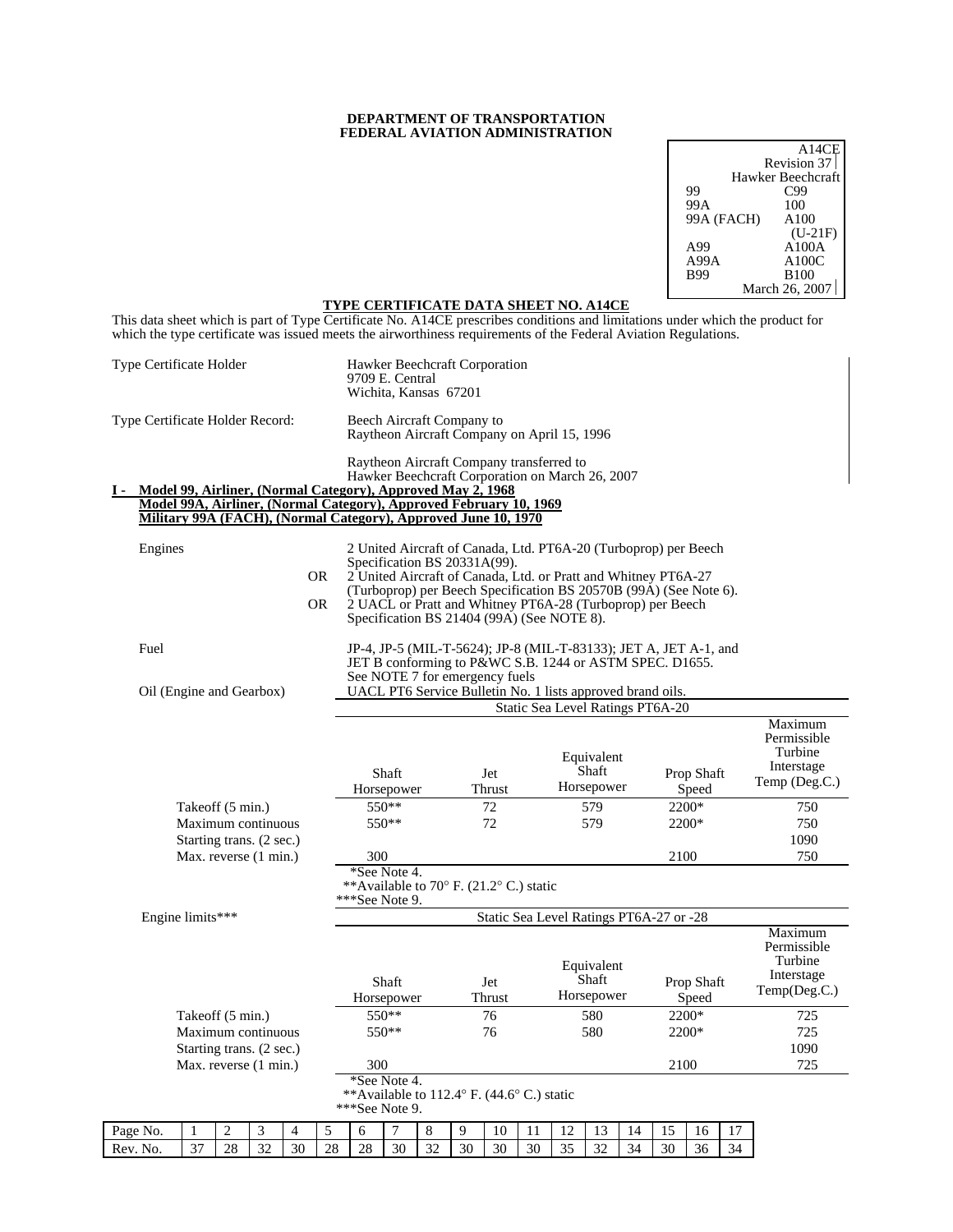| I - Model 99, Model 99A, Military 99A (cont'd) |                                                                                                                                                                                                          |                                                                                                                                                                                                                            |                                                                                  |
|------------------------------------------------|----------------------------------------------------------------------------------------------------------------------------------------------------------------------------------------------------------|----------------------------------------------------------------------------------------------------------------------------------------------------------------------------------------------------------------------------|----------------------------------------------------------------------------------|
|                                                | Oil temperatures:                                                                                                                                                                                        | Minus $40^{\circ}$ F.<br>Minus $40^\circ$ F. to $210^\circ$ F.<br>$50^{\circ}$ F. to $210^{\circ}$ F.                                                                                                                      | Minimum starting<br>Low idle<br>Maximum continuous                               |
| Propeller and<br>Propeller Limits              | or T10173B-8 blades<br>No further reduction permitted<br>Pitch settings at 30 in. sta.:<br>Reversing propeller<br>Flight idle stop<br>Second flight idle stop<br>Reverse - $11^{\circ}$<br>Feather - 87° | 2 Hartzell HC-B3TN-3 or HC-B3TN3B hubs with Hartzell T10173E-8<br>Diameter: 93 3/8 in. (normal); minimum allowable for repair 90 3/8 in.                                                                                   | - See NOTE 5<br>- See NOTE 5                                                     |
| Airspeed Limits (CAS)                          | Max. operating speed -<br>Maneuvering speed -<br>*Flaps extended speed -<br>Landing gear<br>Operating<br>$\overline{\phantom{a}}$<br>*See NOTE 9                                                         | 260 m.p.h. (226 knots) up to 15,500 ft.<br>195 m.p.h. (169 knots)<br>152 m.p.h. (132 knots)<br>Landing gear extended - 180 m.p.h. (156 knots)<br>150 m.p.h. (130 knots) (Retraction)<br>180 m.p.h. (156 knots) (Extension) | 15,500 ft. to 25,000 ft. decrease 4 knots per 1,000 ft.                          |
| C.G. Range (Landing<br>Gear Extended)          | $(+179.0)$ to $(+195.0)$ at 10,400 lb. or less                                                                                                                                                           | Moment change due to retracting landing gear -4871 in.-lb.                                                                                                                                                                 |                                                                                  |
|                                                | 10600<br>10200<br>9800<br>9400<br>9000<br>8600<br>8200<br>LB.<br>7800<br>7400<br>7000<br>6600<br>6200<br>5800<br>5400                                                                                    | <b>FWD</b><br><b>LIMIT</b><br>178 180 182 184 186 188 190 192 194 196<br><b>INCHES</b>                                                                                                                                     | REAR<br><b>LIMIT</b>                                                             |
| Empty Wt. C.G. Range                           | None                                                                                                                                                                                                     |                                                                                                                                                                                                                            |                                                                                  |
| *Maximum Weight                                | Takeoff<br>$10,400$ lb.<br>10,400 lb.<br>Landing<br>*See NOTE 9                                                                                                                                          |                                                                                                                                                                                                                            |                                                                                  |
| No. of Seats                                   | obtained.                                                                                                                                                                                                | Maximum 17 (including 2 crew seats at $+126$ )<br>See loading instructions in Pilot's Operating Handbook for an approved                                                                                                   | seating or cargo configuration. FAA approval for any other configuration must be |
| Maximum Baggage                                | 600 lb. $(+52)$<br>100 lb. $(+378)$                                                                                                                                                                      | 800 lb. (+187) in baggage pod when installed                                                                                                                                                                               |                                                                                  |
| Fuel Capacity                                  | See NOTE 1(a) for data on system fuel                                                                                                                                                                    | 115 gal. $(+160)$ (total usable in 2 nacelle tanks, 57 gal. each)<br>258 gal. (+196) (total usable in 2 wing tanks 128 gal. each)                                                                                          |                                                                                  |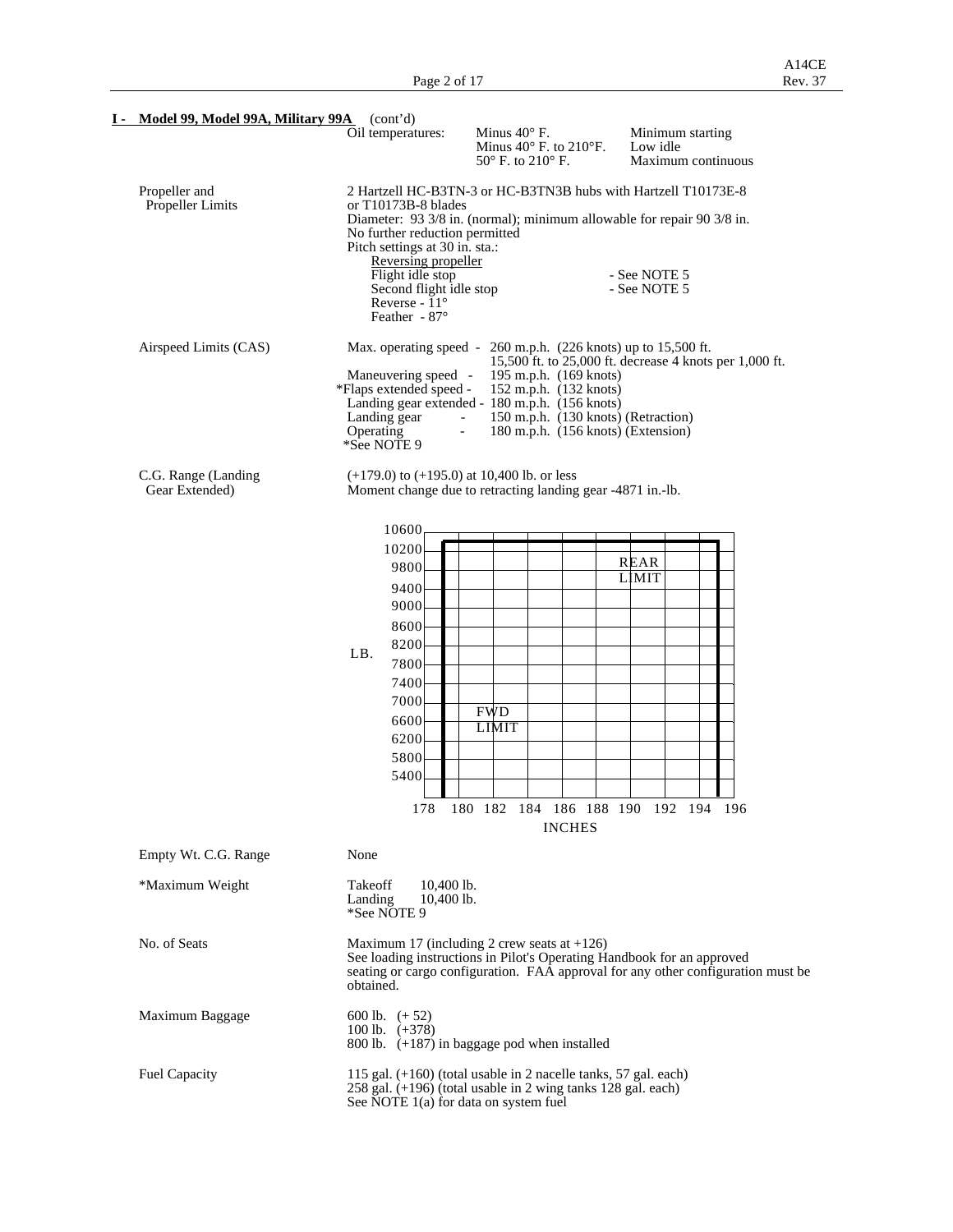| Model 99, Model 99A, Military 99A (cont'd)                          |                                                                                                                                                                                                                                             |                                                                                                                                               |                                                                                                                                                   |                                                 |                                                                  |  |  |  |
|---------------------------------------------------------------------|---------------------------------------------------------------------------------------------------------------------------------------------------------------------------------------------------------------------------------------------|-----------------------------------------------------------------------------------------------------------------------------------------------|---------------------------------------------------------------------------------------------------------------------------------------------------|-------------------------------------------------|------------------------------------------------------------------|--|--|--|
| Oil Capacity                                                        | $\overline{28}$ qt. (total oil capacity)(includes 12 qt. usable in 2 integral engine tanks at +131)<br>See NOTE 1(b) for data on system oil                                                                                                 |                                                                                                                                               |                                                                                                                                                   |                                                 |                                                                  |  |  |  |
| <b>Maximum Operating</b><br>Altitude                                | 25,500 ft.<br>For FAR 91 operations:<br>without oxygen<br>with crew oxygen only<br>For FAR 135 operations:<br>as limited by FAR 135.83                                                                                                      |                                                                                                                                               | $-12,000$ ft.<br>$-15,000$ ft.                                                                                                                    |                                                 |                                                                  |  |  |  |
| <b>Control Surface Movements</b>                                    | Wing flaps<br>Aileron tab<br>Aileron<br>Elevator<br>*Stabilizer<br>Rudder tab<br>Rudder<br>*See NOTE 9                                                                                                                                      | Maximum<br>$43^\circ$<br>$15^{\circ}$<br>Up<br>$18^{\circ}$<br>Up<br>$12^{\circ}$<br>Up<br>Up<br>$30^\circ$<br>Right<br>Right<br>$26^{\circ}$ | $15^{\circ}$<br>Down<br>$20^{\circ}$<br>Down<br>$15^{\circ}$<br>Down<br>$3 - 1/2^{\circ}$<br>Down<br>$30^{\circ}$<br>Left<br>$20^{\circ}$<br>Left | $3 - 1/2^{\circ}$                               |                                                                  |  |  |  |
| Serial Nos. Eligible                                                | U-1 through U-145 and U-147<br>See NOTE 6                                                                                                                                                                                                   |                                                                                                                                               |                                                                                                                                                   |                                                 |                                                                  |  |  |  |
| II - Model 100, King Air, (Normal Category), Approved July 24, 1969 |                                                                                                                                                                                                                                             |                                                                                                                                               |                                                                                                                                                   |                                                 |                                                                  |  |  |  |
| Engines                                                             | 2 United Aircraft of Canada, Ltd. or Pratt and Whitney PT6A-28<br>(Turboprop) per Beech Specification BS 21404                                                                                                                              |                                                                                                                                               |                                                                                                                                                   |                                                 |                                                                  |  |  |  |
| Fuel                                                                | JP-4, JP-5 (MIL-T-5624); JP-8 (MIL-T-83133); JET A, JET A-1, and<br>JET B conforming to P&WC S.B. 1244 or ASTM SPEC. D1655.<br>See NOTE 7 for emergency fuels                                                                               |                                                                                                                                               |                                                                                                                                                   |                                                 |                                                                  |  |  |  |
| Oil (Engine and Gearbox)                                            | UACL PT6 Service Bulletin No. 1 lists approved brand oils.                                                                                                                                                                                  |                                                                                                                                               |                                                                                                                                                   |                                                 |                                                                  |  |  |  |
| Engine limits***                                                    | <b>Static Sea Level Ratings</b>                                                                                                                                                                                                             |                                                                                                                                               |                                                                                                                                                   |                                                 |                                                                  |  |  |  |
|                                                                     | Shaft<br>Horsepower                                                                                                                                                                                                                         | Jet<br>Thrust                                                                                                                                 | Equivalent<br>Shaft<br>Horsepower                                                                                                                 | Prop Shaft<br>Speed                             | Maximum<br>Permissible<br>Turbine<br>Interstage<br>Temp (Deg.C.) |  |  |  |
| Takeoff (5 min.)<br>Maximum continuous                              | $680**$<br>680**                                                                                                                                                                                                                            | 90<br>90                                                                                                                                      | 715<br>715                                                                                                                                        | 2200*<br>2200*                                  | 750<br>750                                                       |  |  |  |
| Starting trans. (2 sec.)                                            |                                                                                                                                                                                                                                             |                                                                                                                                               |                                                                                                                                                   |                                                 | 1090                                                             |  |  |  |
| Max. reverse (1 min.)                                               | 300<br>*See Note 4.<br>**Available to 70 $\degree$ F. (21.2 $\degree$ C.) static                                                                                                                                                            |                                                                                                                                               |                                                                                                                                                   | 2100                                            | 750                                                              |  |  |  |
|                                                                     | At low altitude and low ambient temperature the engines may produce more power at<br>takeoff than that for which the airplane has been certificated. Under those conditions<br>the placarded torquemeter limitations shall not be exceeded. |                                                                                                                                               |                                                                                                                                                   |                                                 |                                                                  |  |  |  |
|                                                                     | Oil temperatures:                                                                                                                                                                                                                           | Minus $40^\circ$ F.<br>$50^{\circ}$ F. to $210^{\circ}$ F.                                                                                    | Minus $40^\circ$ F. to $210^\circ$ F.                                                                                                             | Minimum starting<br>Low idle<br>Max. continuous |                                                                  |  |  |  |
| Propeller and<br><b>Propeller Limits</b>                            | 2 Hartzell HC-B3TN-3 or HC-B3TN-3B or HC-B3TN-3M hubs with Hartzell<br>T10173E-8 or T10173B-8 or T10173NB-8 blades.<br>Diameter:<br>Pitch settings at 30 in. sta.:<br>Flight idle stop<br>Secondary flight idle stop - See NOTE 5           |                                                                                                                                               | 93-3/8 in. (normal); minimum allowable for repair<br>90-3/8 in. No further reduction permitted<br>- See NOTE 5                                    |                                                 |                                                                  |  |  |  |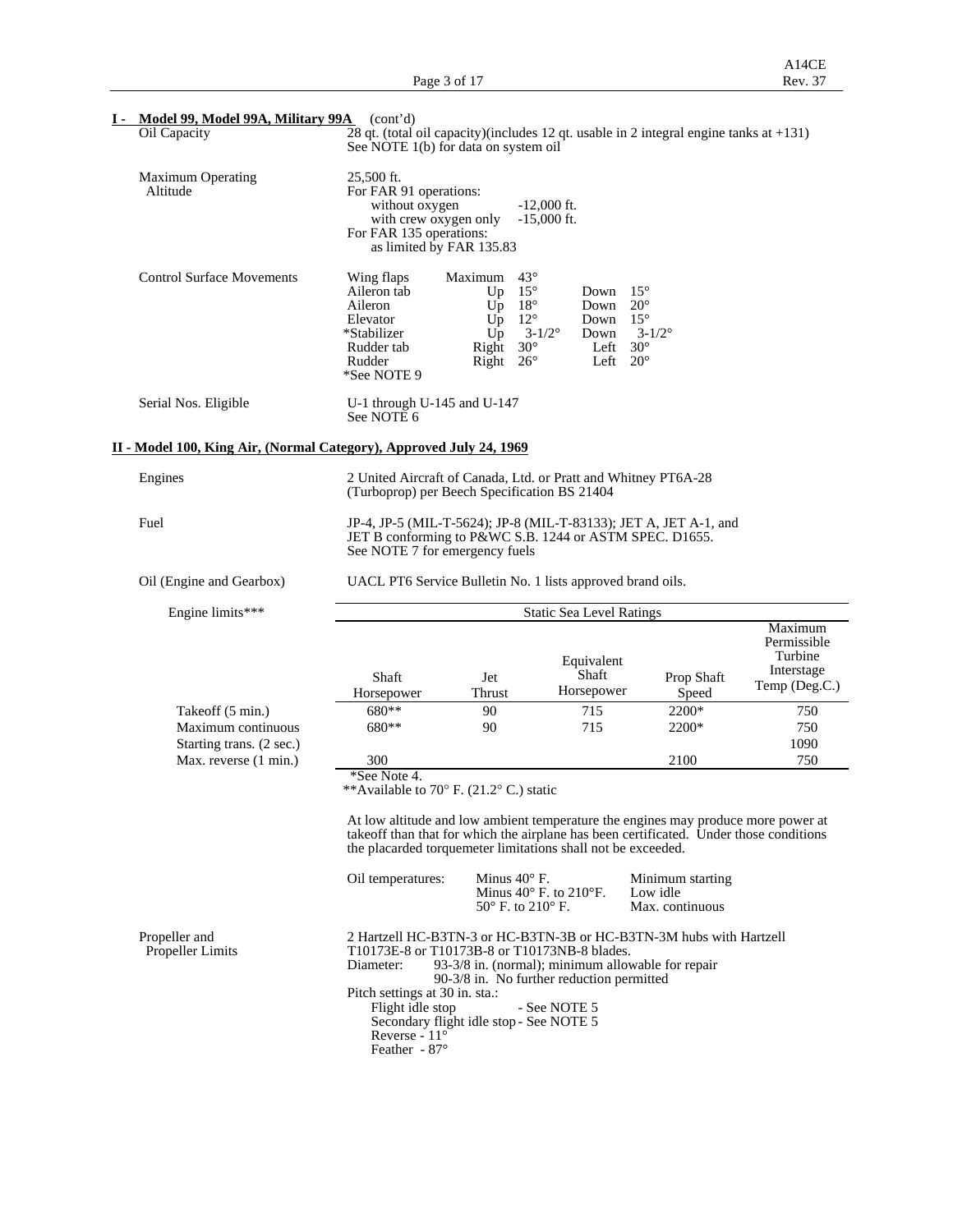| $II$ - Model 100 (cont'd)<br>Airspeed Limits (CAS) | Max. operating speed<br>$-260$ m.p.h. (226 knots) up to 15,500 ft.                                                                                                                                                                                                                                                                                                                                                           |
|----------------------------------------------------|------------------------------------------------------------------------------------------------------------------------------------------------------------------------------------------------------------------------------------------------------------------------------------------------------------------------------------------------------------------------------------------------------------------------------|
|                                                    | Decrease 4 knots per 1,000 ft. above 15,500 ft.<br>$-195$ m.p.h. $(169$ knots)<br>Maneuvering speed<br>Max. flaps extension speed<br>Approach position 13°<br>$-210$ m.p.h. $(182$ knots)<br>Full down position $43^\circ$<br>$-161$ m.p.h. $(140$ knots)<br>Landing gear extended<br>$-180$ m.p.h. $(156$ knots)<br>Landing gear operating<br>- 180 m.p.h. (156 knots) (Extension)<br>- 150 m.p.h. (130 knots) (Retraction) |
| C.G. Range (Landing<br>Gear Extended)              | $(+181.0)$ to $(+191.0)$ at 10,600 lb. or less<br>$(+177.0)$ to $(+191.0)$ at 9,580 lb. or less<br>Straight line variation between points given<br>Moment change due to retracting landing gear -4845 in.-lb.                                                                                                                                                                                                                |
|                                                    | 10800<br>10600<br>10200<br>9800<br>9600<br>9400<br>9200<br>LB.<br>9000<br>8800<br>8600<br>8400<br>8200<br>8000<br>7800<br>7600<br>176 178 180 182 184 186 188 190 192<br>174<br><b>INCHES</b>                                                                                                                                                                                                                                |
| Empty Wt. C.G. Range                               | None                                                                                                                                                                                                                                                                                                                                                                                                                         |
| *Maximum Weight                                    | 10,688 lb.<br>Ramp<br>Takeoff<br>10,600 lb.<br>10,600 lb.<br>Landing                                                                                                                                                                                                                                                                                                                                                         |
| No. of Seats                                       | Maximum 15 (including 2 crew seats at $+129$ )<br>See loading instructions in Pilot's Operating Handbook for an approved seating or<br>cargo configuration. FAA approval for any other configurations must be obtained.                                                                                                                                                                                                      |
| Maximum Baggage                                    | $355$ lb. $(+292)$<br>410 lb. $(+325)$<br>Extra equipment installed in or aft of this area may reduce limit to below placarded figure.                                                                                                                                                                                                                                                                                       |
| <b>Fuel Capacity</b>                               | 115 gal. $(+161)$ (total usable in 2 nacelle tanks, 57 gal. each)<br>$258$ gal. $(+197)$ (total usable in 2 wing tanks 130 gal. each)<br>See NOTE 1(a) for data on system fuel                                                                                                                                                                                                                                               |
| Oil Capacity                                       | 28 qt. total (includes 12 qt. usable in 2 integral tanks at $(+131)$ ).<br>See NOTE 1(b) for data on system oil                                                                                                                                                                                                                                                                                                              |
| Maximum Operating Altitude                         | 31,000 ft.                                                                                                                                                                                                                                                                                                                                                                                                                   |
| <b>Control Surface</b><br>Movements                | $43^{\circ}$<br>Wing flaps<br>Maximum<br>Aileron tab<br>$15^{\circ}$<br>$15^{\circ}$<br>Up<br>Down<br>Aileron<br>$U_{\mathcal{D}}$<br>$16^{\circ}$<br>Down<br>$22^{\circ}$<br>$15^{\circ}$<br>$15^{\circ}$<br>Elevator<br>Up<br>Down<br>$4 - 1/2^{\circ}$<br>Horizontal stabilizer<br>Down<br>$4^\circ$<br>Up<br>(at leading edge)                                                                                           |
|                                                    | $30^\circ$<br>Rudder tab<br>$30^{\circ}$<br>Right<br>Left<br>Rudder<br>$25^{\circ}$<br>$20^{\circ}$<br>Right<br>Left                                                                                                                                                                                                                                                                                                         |
| Serial Nos. Eligible                               | B-2 through B-89 and B-93                                                                                                                                                                                                                                                                                                                                                                                                    |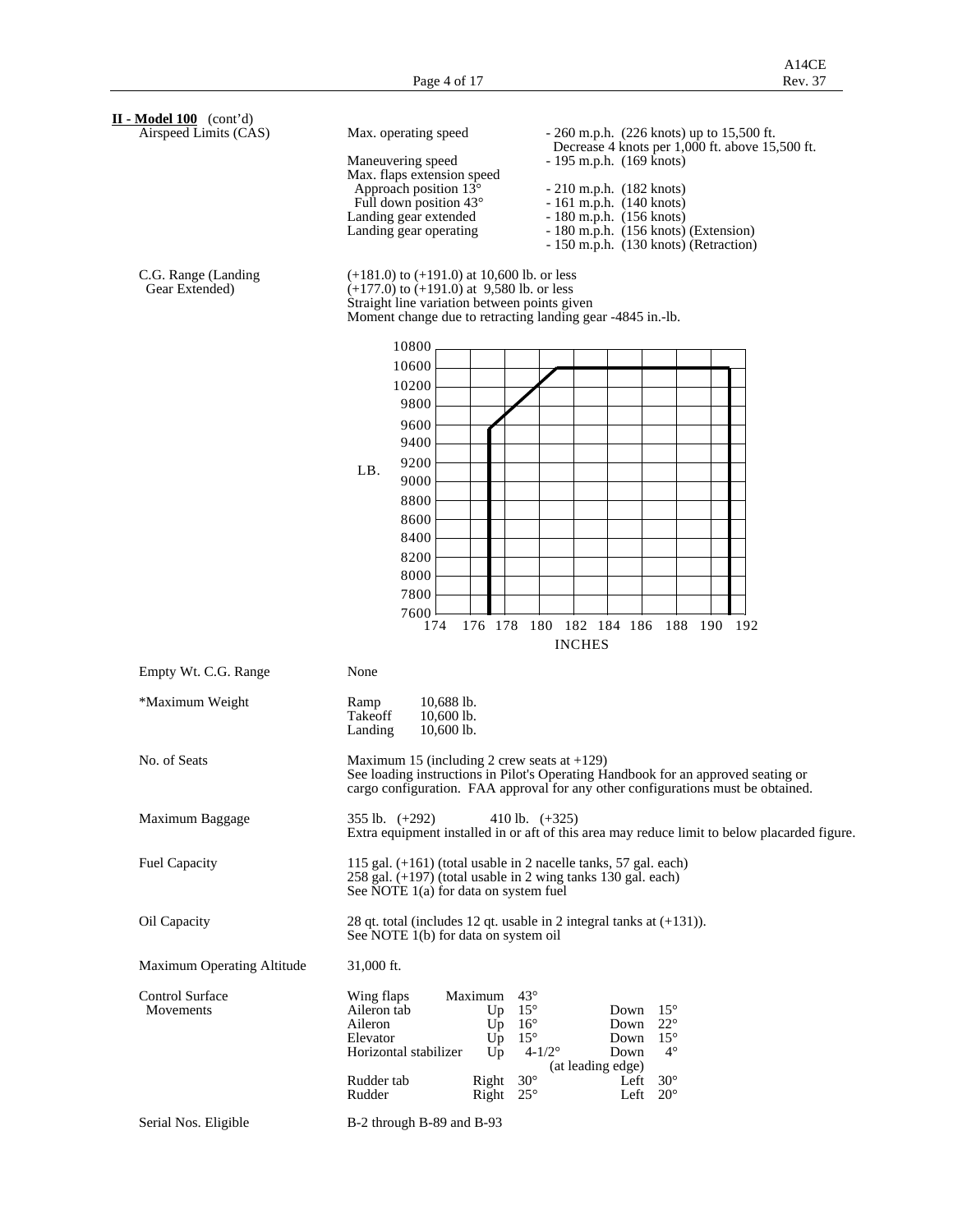|         | A14CE   |
|---------|---------|
| i of 17 | Rev. 37 |

## **III - Model A99, Airliner, (Normal Category), Approved February 19, 1971**

| Engines                | 2 United Aircraft of Canada, Ltd. PT6A-20 (Turboprop) per Beech Specification<br>BS 20331A.<br>See NOTE 6                                                     |
|------------------------|---------------------------------------------------------------------------------------------------------------------------------------------------------------|
| Fuel                   | JP-4, JP-5 (MIL-T-5624); JP-8 (MIL-T-83133); JET A, JET A-1, and<br>JET B conforming to P&WC S.B. 1244 or ASTM SPEC. D1655.<br>See NOTE 7 for emergency fuels |
| Oil (Engine & Gearbox) | UACL PT6 Service Bulletin No. 1 lists approved brand oils.                                                                                                    |

| Engine limits                         | Static Sea Level Ratings PT6A-20                                                                                                                                                                                        |                                                            |                                                                                                |                                                 |                                                                  |  |  |  |
|---------------------------------------|-------------------------------------------------------------------------------------------------------------------------------------------------------------------------------------------------------------------------|------------------------------------------------------------|------------------------------------------------------------------------------------------------|-------------------------------------------------|------------------------------------------------------------------|--|--|--|
|                                       | Shaft<br>Horsepower                                                                                                                                                                                                     | Jet<br>Thrust                                              | Equivalent<br>Shaft<br>Horsepower                                                              | Prop Shaft<br>Speed                             | Maximum<br>Permissible<br>Turbine<br>Interstage<br>Temp (Deg.C.) |  |  |  |
| Takeoff (5 min.)                      | $550**$                                                                                                                                                                                                                 | 72                                                         | 579                                                                                            | 2200*                                           | 750                                                              |  |  |  |
| Maximum continuous                    | $550**$                                                                                                                                                                                                                 | 72                                                         | 579                                                                                            | 2200*                                           | 750                                                              |  |  |  |
| Starting trans. (2 sec.)              |                                                                                                                                                                                                                         |                                                            |                                                                                                |                                                 | 1090                                                             |  |  |  |
| Max. reverse (1 min.)                 | 300                                                                                                                                                                                                                     |                                                            |                                                                                                | 2100                                            | 750                                                              |  |  |  |
|                                       | *See Note 4.                                                                                                                                                                                                            |                                                            |                                                                                                |                                                 |                                                                  |  |  |  |
|                                       | **Available to 70° F. (21.2° C.) static                                                                                                                                                                                 |                                                            |                                                                                                |                                                 |                                                                  |  |  |  |
|                                       | Oil temperatures:                                                                                                                                                                                                       | Minus $40^\circ$ F.<br>$50^{\circ}$ F. to $210^{\circ}$ F. | Minus $40^\circ$ F. to $210^\circ$ F.                                                          | Minimum starting<br>Low idle<br>Max. continuous |                                                                  |  |  |  |
| Propeller and                         | 2 Hartzell HC-B3TN-3 or HC-B3TN-3B hubs with Hartzell T10173E-8 or T10173B-8                                                                                                                                            |                                                            |                                                                                                |                                                 |                                                                  |  |  |  |
| <b>Propeller Limits</b>               | blades.<br>Diameter:<br>Pitch settings at 30 in. sta.:                                                                                                                                                                  |                                                            | 93-3/8 in. (normal); minimum allowable for repair<br>90-3/8 in. No further reduction permitted |                                                 |                                                                  |  |  |  |
|                                       | Reversing propeller:<br>Flight idle stop<br>Secondary flight idle stop - See NOTE 5<br>Reverse - $11^{\circ}$<br>Feather - $87^\circ$                                                                                   |                                                            | - See NOTE 5                                                                                   |                                                 |                                                                  |  |  |  |
| Airspeed Limits (CAS)                 | Max. operating speed                                                                                                                                                                                                    |                                                            | 15,500 ft. to 25,000 ft.                                                                       | $-260$ m.p.h. (226 knots) up to 15,500 ft.      |                                                                  |  |  |  |
|                                       | Maneuvering speed                                                                                                                                                                                                       |                                                            | $-195$ m.p.h. $(169$ knots)                                                                    | Decrease 4 knots per 1,000 ft.                  |                                                                  |  |  |  |
|                                       | Flaps extended speed                                                                                                                                                                                                    |                                                            | $-161$ mph $(140$ knots)                                                                       |                                                 |                                                                  |  |  |  |
|                                       | Landing gear extended                                                                                                                                                                                                   |                                                            | $-180$ m.p.h. $(156$ knots)                                                                    |                                                 |                                                                  |  |  |  |
|                                       | Landing gear operating                                                                                                                                                                                                  |                                                            |                                                                                                | - 150 m.p.h. (130 knots) (Retraction)           |                                                                  |  |  |  |
|                                       |                                                                                                                                                                                                                         |                                                            |                                                                                                | - 180 m.p.h. (156 knots) (Retraction)           |                                                                  |  |  |  |
| C.G. Range (Landing<br>Gear Extended) | $(+179.0)$ to $(+195.0)$ at 10,650 lb. or less<br>Moment change due to retracting landing gear -4871 in.-1b.                                                                                                            |                                                            |                                                                                                |                                                 |                                                                  |  |  |  |
| Empty Wt. C.G. Range                  | None                                                                                                                                                                                                                    |                                                            |                                                                                                |                                                 |                                                                  |  |  |  |
| *Maximum Weight                       | $10,705$ lb.<br>Ramp<br>10,650 lb.<br>Takeoff<br>Landing<br>$10,650$ lb.                                                                                                                                                |                                                            |                                                                                                |                                                 |                                                                  |  |  |  |
| Maximum Zero Fuel Weight              | 9900 lb. (All weight above 9900 lb. must be in fuel weight.)                                                                                                                                                            |                                                            |                                                                                                |                                                 |                                                                  |  |  |  |
| No. of Seats                          | Maximum 17 (including 2 crew seats at $+126$ )<br>See loading instructions in Pilot's Operating Handbook for an approved seating or<br>cargo configuration. FAA approval for any other configurations must be obtained. |                                                            |                                                                                                |                                                 |                                                                  |  |  |  |
| Maximum Baggage                       | 600 lb. $(+ 52)$<br>100 lb. $(+378)$<br>800 lb. $(+187)$ in baggage pod when installed.                                                                                                                                 |                                                            |                                                                                                |                                                 |                                                                  |  |  |  |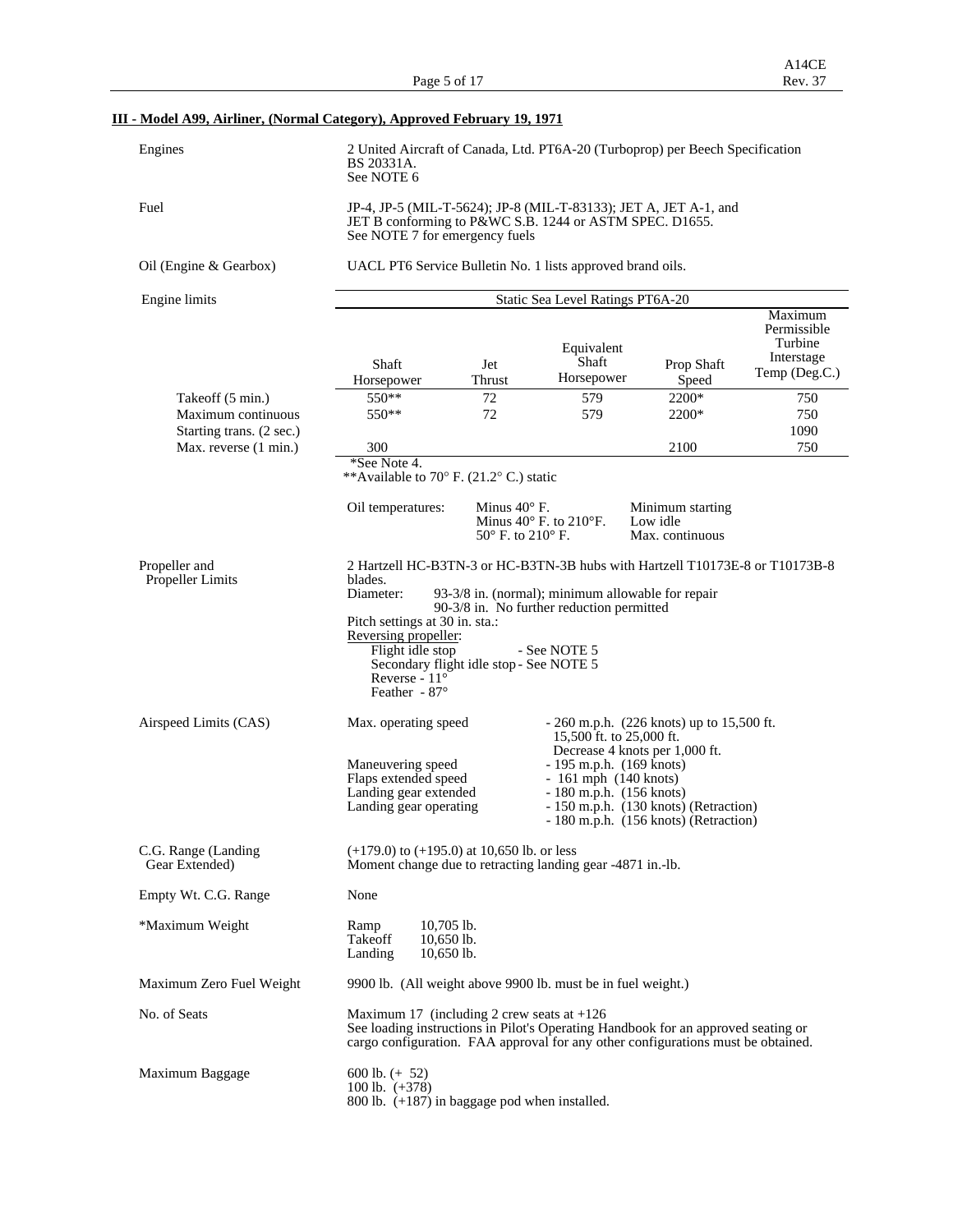| III - Model A99<br>(cont'd)<br><b>Fuel Capacity</b>                      | See NOTE 1(a) for data on system fuel                                                                                                         |                                                                                                                                                      | 257 gal. (+181) (total usable in 2 wing tanks, 127 gal. each)                                                                                                                                  |                                                                                      |                                                                  |
|--------------------------------------------------------------------------|-----------------------------------------------------------------------------------------------------------------------------------------------|------------------------------------------------------------------------------------------------------------------------------------------------------|------------------------------------------------------------------------------------------------------------------------------------------------------------------------------------------------|--------------------------------------------------------------------------------------|------------------------------------------------------------------|
| Oil Capacity                                                             | See NOTE 1(b) for data on system oil                                                                                                          |                                                                                                                                                      | 28 qt. total (includes 12 qt. usable in 2 integral tanks at $(+131)$ ).                                                                                                                        |                                                                                      |                                                                  |
| Maximum Operating Altitude                                               | 25,000 ft.                                                                                                                                    | For FAR 91 operations: without oxygen                                                                                                                | with crew oxygen only<br>For FAR 135 operations: As limited by FAR 135.83                                                                                                                      | 12,500 ft.<br>15,000 ft.                                                             |                                                                  |
| Control Surface<br>Movements                                             | Wing flaps<br>Aileron tab<br>Aileron<br>Elevator<br>Stabilizer<br>Rudder tab<br>Rudder                                                        | $43^{\circ}$<br>Maximum<br>$15^{\circ}$<br>Up<br>$18^{\circ}$<br>Up<br>$12^{\circ}$<br>Up<br>$U_{p}$<br>$30^\circ$<br>Right<br>Right<br>$26^{\circ}$ | Down<br>Down<br>Down $15^\circ$<br>$4 - 1/4^{\circ}$<br>Down<br>Left                                                                                                                           | $15^{\circ}$<br>$22^{\circ}$<br>$3 - 1/2^{\circ}$<br>$30^{\circ}$<br>Left $20^\circ$ |                                                                  |
| Serial numbers eligible                                                  | U-1 through U-145 and U-147                                                                                                                   |                                                                                                                                                      |                                                                                                                                                                                                |                                                                                      |                                                                  |
| IV - Model A99A, Airliner, (Normal Category), Approved February 19, 1971 |                                                                                                                                               |                                                                                                                                                      |                                                                                                                                                                                                |                                                                                      |                                                                  |
| Engines                                                                  | See NOTE 8                                                                                                                                    |                                                                                                                                                      | 2 United Aircraft of Canada, Ltd. or Pratt and Whitney PT6A-27 or -28<br>(Turboprop) per Beech Specification BS 20570B or BS 21404                                                             |                                                                                      |                                                                  |
| Fuel                                                                     | See NOTE 7 for emergency fuels                                                                                                                |                                                                                                                                                      | JP-4, JP-5 (MIL-T-5624); JP-8 (MIL-T-83133); JET A, JET A-1, and<br>JET B conforming to P&WC S.B. 1244 or ASTM SPEC. D1655.                                                                    |                                                                                      |                                                                  |
| Oil (Engine & Gearbox)                                                   |                                                                                                                                               |                                                                                                                                                      | UACL PT6 Service Bulletin No. 1 lists approved brand oils.                                                                                                                                     |                                                                                      |                                                                  |
| Engine limits                                                            |                                                                                                                                               |                                                                                                                                                      | Static Sea Level Ratings PT6A-27 or -28                                                                                                                                                        |                                                                                      |                                                                  |
|                                                                          | Shaft<br>Horsepower                                                                                                                           | Jet<br>Thrust                                                                                                                                        | Equivalent<br>Shaft<br>Horsepower                                                                                                                                                              | Prop Shaft<br>Speed                                                                  | Maximum<br>Permissible<br>Turbine<br>Interstage<br>Temp (Deg.C.) |
| Takeoff (5 min.)                                                         | 680**                                                                                                                                         | 76                                                                                                                                                   | 715                                                                                                                                                                                            | 2200*                                                                                | 725                                                              |
| Maximum continuous                                                       | 680**                                                                                                                                         | 76                                                                                                                                                   | 715                                                                                                                                                                                            | 2200*                                                                                | 725                                                              |
| Starting trans. (2 sec.)                                                 |                                                                                                                                               |                                                                                                                                                      |                                                                                                                                                                                                |                                                                                      | 1090                                                             |
| Max. reverse (1 min.)                                                    | 300                                                                                                                                           |                                                                                                                                                      |                                                                                                                                                                                                | 2100                                                                                 | 725                                                              |
|                                                                          | *See Note 4.<br>**Available to 70 $\degree$ F. (21.2 $\degree$ C.) static                                                                     |                                                                                                                                                      |                                                                                                                                                                                                |                                                                                      |                                                                  |
|                                                                          | Oil temperatures:                                                                                                                             | Minus $40^\circ$ F.<br>$50^\circ$ F. to $210^\circ$ F.                                                                                               | Minus $40^\circ$ F. to $210^\circ$ F.                                                                                                                                                          | Minimum starting<br>Low idle<br>Max. continuous                                      |                                                                  |
| Propeller and<br>Propeller Limits                                        | blades.<br>Diameter:<br>Pitch settings at 30 in. sta.:<br>Reversing propeller:<br>Flight idle stop<br>Secondary flight idle stop - See NOTE 5 |                                                                                                                                                      | 2 Hartzell HC-B3TN-3 or HC-B3TN-3B hubs with Hartzell T10173E-8 or T10173B-8<br>93-3/8 in. (normal); minimum allowable for repair<br>90-3/8 in. No further reduction permitted<br>- See NOTE 5 |                                                                                      |                                                                  |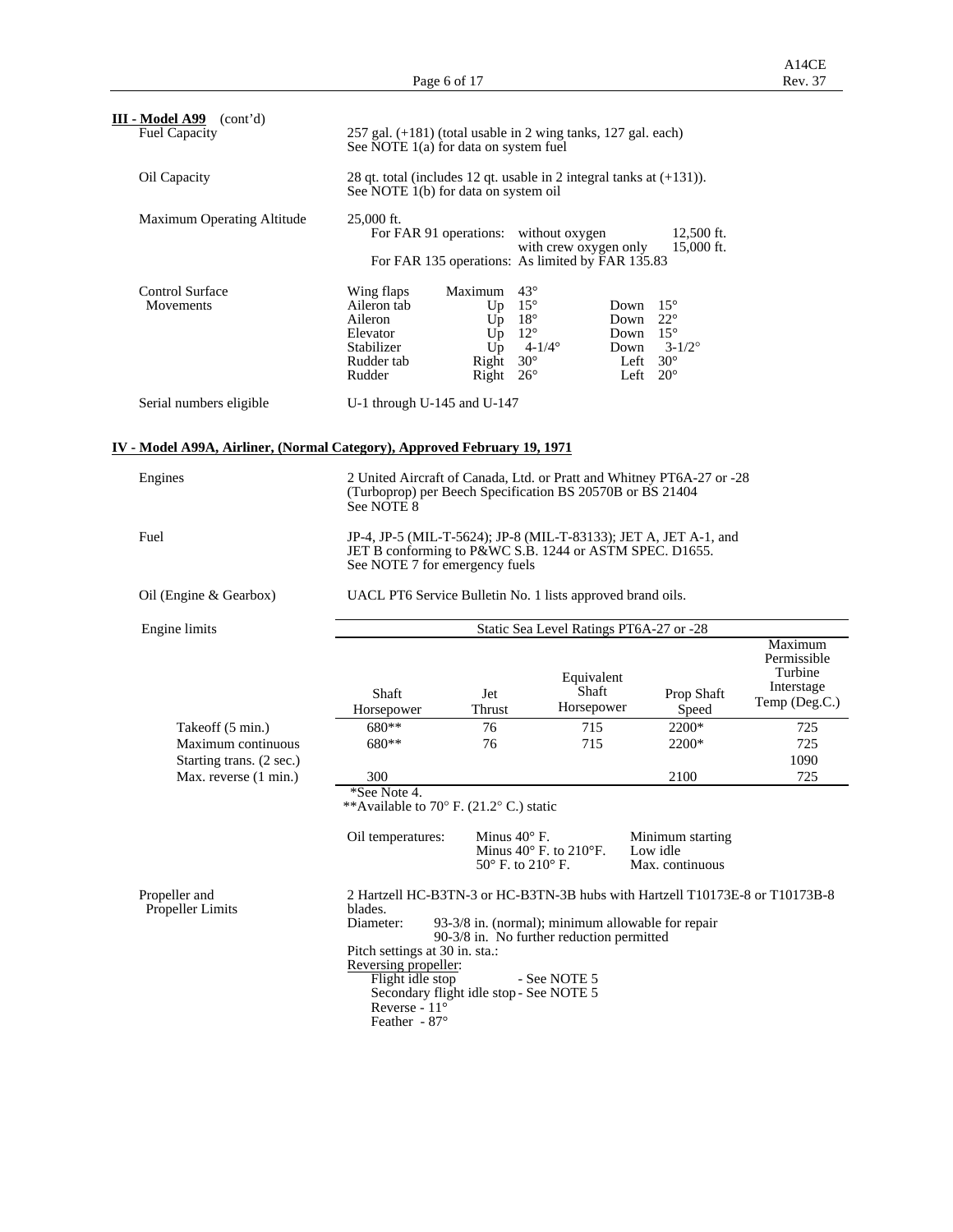| IV - Model A99A (cont'd)<br>Airspeed Limits (CAS)                                         | Max. operating speed                                                                                          | $-260$ m.p.h. (226 knots) up to 15,500 ft.                                                                                                                            |
|-------------------------------------------------------------------------------------------|---------------------------------------------------------------------------------------------------------------|-----------------------------------------------------------------------------------------------------------------------------------------------------------------------|
|                                                                                           | Maneuvering speed                                                                                             | 15,500 ft. to 25,000 ft.<br>Decrease 4 knots per 1,000 ft.<br>$-195$ m.p.h. $(169 \text{ knots})$                                                                     |
|                                                                                           | Flaps extended speed                                                                                          | $-161$ mph $(140$ knots)                                                                                                                                              |
|                                                                                           | Landing gear extended<br>Landing gear operating                                                               | $-180$ m.p.h. $(156$ knots)<br>- 150 m.p.h. (130 knots) (Retraction)                                                                                                  |
|                                                                                           |                                                                                                               | - 180 m.p.h. (156 knots) (Retraction)                                                                                                                                 |
| C.G. Range (Landing<br>Gear Extended)                                                     | $(+179.0)$ to $(+195.0)$ at 10,900 lbs. or less<br>Moment change due to retracting landing gear -4871 in.-lb. |                                                                                                                                                                       |
| Empty Wt. C.G. Range                                                                      | None                                                                                                          |                                                                                                                                                                       |
| *Maximum Weight                                                                           | $10,955$ lb.<br>Ramp<br>10,900 lb.<br>Takeoff<br>Landing<br>10,900 lb.                                        |                                                                                                                                                                       |
| Maximum Zero Fuel Weight                                                                  |                                                                                                               | 9900 lb. (All weight above 9900 lb. Must be in fuel weight.)                                                                                                          |
| No. of Seats                                                                              | Maximum 17 (including 2 crew seats at $+126$ )                                                                | See loading instructions in Pilot's Operating Handbook for an approved seating or<br>cargo configuration. FAA approval for any other configurations must be obtained. |
| Maximum Baggage                                                                           | 600 lb. $(+ 52)$<br>100 lb. $(+378)$<br>800 lb. $(+187)$ in baggage pod when installed.                       |                                                                                                                                                                       |
| Fuel Capacity                                                                             | 257 gal. (+181) (total usable in 2 wing tanks 127 gal. each)<br>See NOTE 1(a) for data on system fuel         |                                                                                                                                                                       |
| Oil Capacity                                                                              | See NOTE 1(b) for data on system oil                                                                          | 28 qt. total (includes 12 qt. usable in 2 integral tanks at $(+131)$ ).                                                                                               |
| Maximum Operating Altitude                                                                | 25,000 ft.<br>For FAR 91 operations: without oxygen                                                           | 12,500 ft.<br>with crew oxygen only<br>15,000 ft.                                                                                                                     |
|                                                                                           |                                                                                                               | For FAR 135 operations: As limited by FAR 135.83                                                                                                                      |
| <b>Control Surface</b>                                                                    | Maximum 43°<br>Wing flaps                                                                                     |                                                                                                                                                                       |
| Movements                                                                                 | Up $15^\circ$<br>Aileron tab<br>$Up$ 18°<br>Aileron                                                           | $15^{\circ}$<br>Down<br>Down<br>$20^{\circ}$                                                                                                                          |
|                                                                                           | $Up$ 12°<br>Elevator<br>Stabilizer<br>Up                                                                      | Down $15^\circ$<br>$4 - 1/4^{\circ}$<br>$3 - 1/2^{\circ}$<br>Down                                                                                                     |
|                                                                                           | Rudder tab<br>Right<br>Rudder<br>Right                                                                        | $30^{\circ}$<br>$30^\circ$<br>Left<br>Left $20^{\circ}$<br>$26^{\circ}$                                                                                               |
| Serial numbers eligible                                                                   | U-1 through U-145 and U-147                                                                                   |                                                                                                                                                                       |
|                                                                                           |                                                                                                               |                                                                                                                                                                       |
| <u>V - Model A100, King Air, (Military U-21F) (Normal Category), Approved May 7, 1971</u> |                                                                                                               |                                                                                                                                                                       |
| Engines                                                                                   | (Turboprop) per Beech Specification BS 21404 or;                                                              | 2 United Aircraft of Canada, Ltd. or Pratt and Whitney PT6A-28                                                                                                        |
|                                                                                           | (Turboprop) per Pratt and Whitney Specification No. 735.                                                      | 2 United Aircraft of Canada, Ltd. or Pratt and Whitney PT6A-34                                                                                                        |
| Fuel                                                                                      | See NOTE 7 for emergency fuels                                                                                | JP-4, JP-5 (MIL-T-5624); JP-8 (MIL-T-83133); JET A, JET A-1, and<br>JET B conforming to P&WC S.B. 1244 or ASTM SPEC. D1655.                                           |
| Oil (Engine & Gearbox)                                                                    |                                                                                                               | Pratt & Whitney Canada Service Bulletin No. 1001 lists approved oils.                                                                                                 |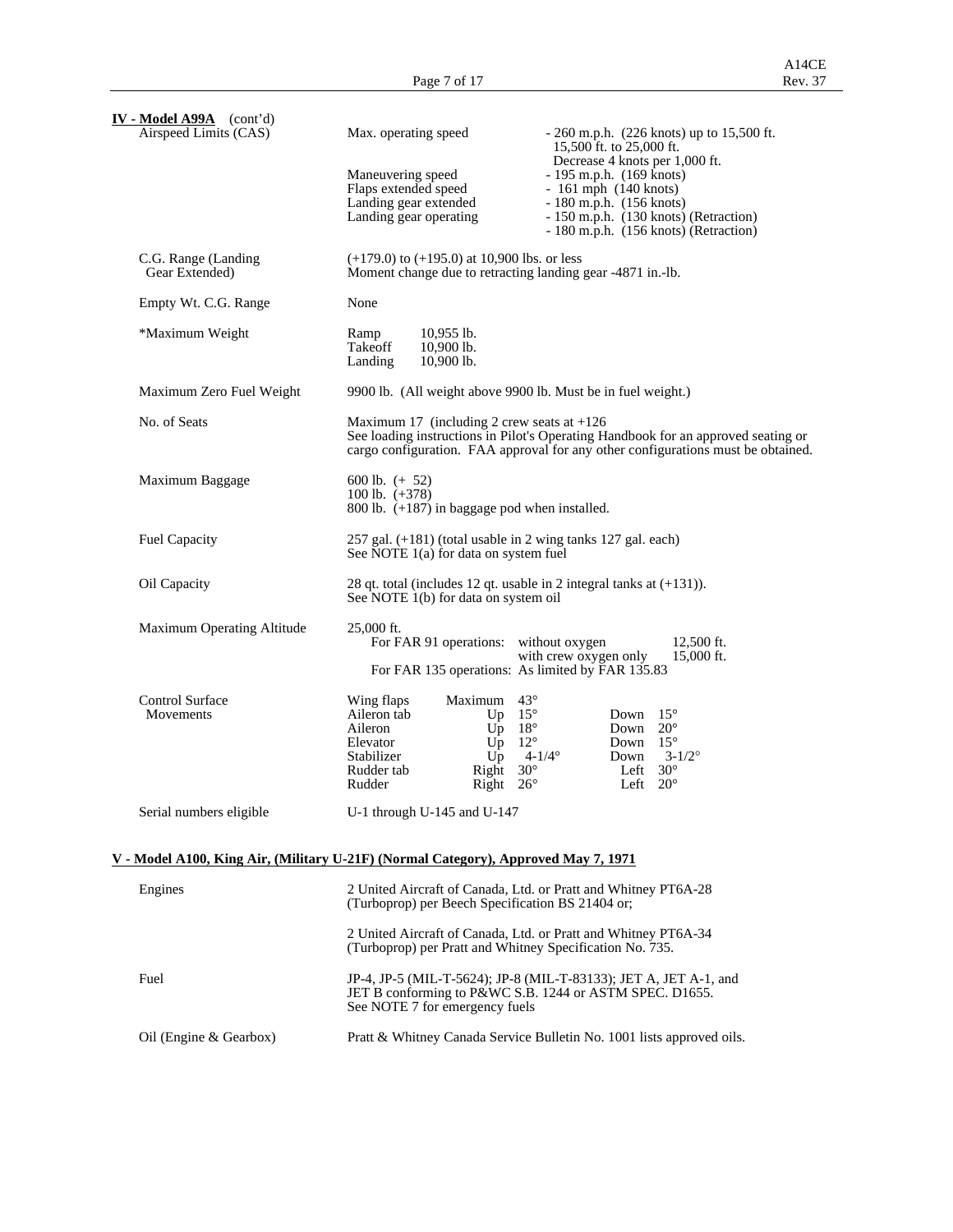**V - Model A100** (cont'd)

Engine limits

| e limits                 | Static Sea Level Ratings PT6A-28 |                      |                                   |                     |                                                                  |  |  |  |  |
|--------------------------|----------------------------------|----------------------|-----------------------------------|---------------------|------------------------------------------------------------------|--|--|--|--|
|                          | Shaft<br>Horsepower              | Jet<br><b>Thrust</b> | Equivalent<br>Shaft<br>Horsepower | Prop Shaft<br>Speed | Maximum<br>Permissible<br>Turbine<br>Interstage<br>Temp (Deg.C.) |  |  |  |  |
| Takeoff (5 min.)         | 680**                            | 90                   | 715                               | 2200*               | 750                                                              |  |  |  |  |
| Maximum continuous       | 680**                            | 90                   | 715                               | 2200*               | 750                                                              |  |  |  |  |
| Starting trans. (2 sec.) |                                  |                      |                                   |                     | 1090                                                             |  |  |  |  |
| Max. reverse (1 min.)    | 300                              |                      |                                   | 2100                | 750                                                              |  |  |  |  |

\*See Note 4.

\*\*Available to 70° F. (21.2° C.) static

 At low altitude and low ambient temperature the engines may produce more power at takeoff than that for which the airplane has been certificated. Under these conditions the placarded torquemeter limitations shall not be exceeded.

| Engine limits            | Static Sea Level Ratings PT6A-34 |               |                                   |                     |                                                                  |  |  |  |
|--------------------------|----------------------------------|---------------|-----------------------------------|---------------------|------------------------------------------------------------------|--|--|--|
|                          | Shaft<br>Horsepower              | Jet<br>Thrust | Equivalent<br>Shaft<br>Horsepower | Prop Shaft<br>Speed | Maximum<br>Permissible<br>Turbine<br>Interstage<br>Temp (Deg.C.) |  |  |  |
| Takeoff (5 min.)         | $680**$                          | 87            | 715                               | $2200*$             | 790                                                              |  |  |  |
| Maximum continuous       | $680**$                          | 87            | 715                               | 2200*               | 790                                                              |  |  |  |
| Starting trans. (2 sec.) |                                  |               |                                   |                     | 1090                                                             |  |  |  |
| Max. reverse (1 min.)    | 300                              |               |                                   | 2100                | 790                                                              |  |  |  |

 At low altitude and low ambient temperature the engines may produce more power at takeoff than that for which the airplane has been certificated. Under these conditions the placarded torquemeter limitations shall not be exceeded.

|                                          | Oil temperatures:                                                                                                                                                                                                                         | Minus $40^\circ$ F.<br>Minus $40^{\circ}$ F. to $210^{\circ}$ F.<br>$50^{\circ}$ F, to $210^{\circ}$ F.                  | Minimum starting<br>Low idle<br>Max. continuous<br>not to exceed 5 min.                                                                                                                                                                                                                                                |
|------------------------------------------|-------------------------------------------------------------------------------------------------------------------------------------------------------------------------------------------------------------------------------------------|--------------------------------------------------------------------------------------------------------------------------|------------------------------------------------------------------------------------------------------------------------------------------------------------------------------------------------------------------------------------------------------------------------------------------------------------------------|
| Propeller and<br><b>Propeller Limits</b> | T10173FB-12.5 or T10173FNB-12.5 blades.<br>90 in. (normal)<br>Diameter:<br>No further reduction permitted<br>Pitch settings at 30 in. sta.:<br>Reversing propeller:<br>Flight idle stop<br>Reverse - $11^\circ$<br>Feather - $86.5^\circ$ | - See NOTE 5<br>Secondary flight idle stop - See NOTE 5                                                                  | 2 Hartzell HC-B4TN-3 or HC-B4TN-3A hubs with Hartzell T10173-12 $\frac{1}{2}$ ,                                                                                                                                                                                                                                        |
| Airspeed Limits (CAS)                    | Max. operating speed<br>Maneuvering speed<br>Maximum flap extension speed<br>Approach position $13^{\circ}$<br>Full down position 43°<br>Landing gear extended<br>Landing gear operating                                                  | $-210$ mph $(182$ knots)<br>$-161$ mph $(140$ knots)<br>$B-94$ through $B-151$ )<br><b>OR</b><br>$(S/N B-152$ and after) | $-260$ m.p.h. (226 knots) up to 15,500 ft.<br>Decrease 4 knots per 1,000 ft. above 15,500 ft.<br>$-195$ m.p.h. $(169$ knots)<br>$-180$ m.p.h. $(156$ knots)<br>- 180 m.p.h. (156 knots) (Extension)<br>- 150 m.p.h. (130 knots) (Retraction)<br>$(S/N B-1, B-90)$ through B-92,<br>168 m.p.h. (146 knots) (Retraction) |
| C.G. Range (Landing)<br>Gear Extended)   | $(+184.5)$ to $(+191.0)$ at 11,500 lb.<br>$(+177.0)$ to $(+191.0)$ at 9.580 lb. or less<br>Straight line variation between points given.                                                                                                  |                                                                                                                          |                                                                                                                                                                                                                                                                                                                        |

Moment change due to retracting landing gear -4845 in.-lb.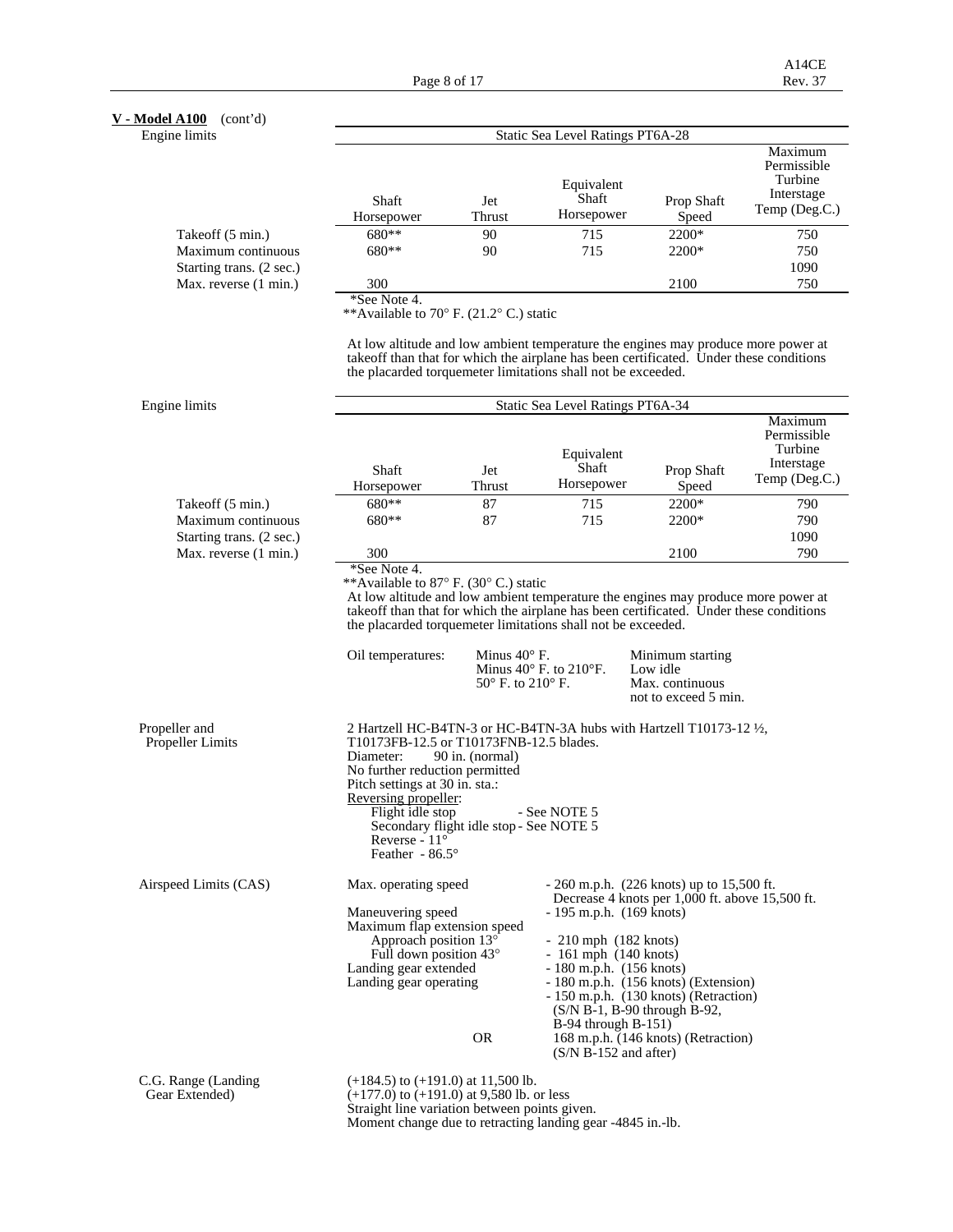| $V - Model A100$ (cont'd)<br>Empty Wt. C.G. Range                       | None                                                                                                                                                                                                                    |                                                            |                                                                                                                                      |                                      |                                                                  |  |  |  |  |
|-------------------------------------------------------------------------|-------------------------------------------------------------------------------------------------------------------------------------------------------------------------------------------------------------------------|------------------------------------------------------------|--------------------------------------------------------------------------------------------------------------------------------------|--------------------------------------|------------------------------------------------------------------|--|--|--|--|
| *Maximum Weight                                                         | Ramp<br>Takeoff<br>Landing<br>Maximum zero fuel                                                                                                                                                                         | 11,568 lb.<br>11,500 lb.<br>$11,210$ lb.<br>$9,600$ lb.    |                                                                                                                                      |                                      |                                                                  |  |  |  |  |
| No. of Seats                                                            | Maximum 15 (including 2 crew seats at $+129$ )<br>See loading instructions in Pilot's Operating Handbook for an approved seating or<br>cargo configuration. FAA approval for any other configurations must be obtained. |                                                            |                                                                                                                                      |                                      |                                                                  |  |  |  |  |
| Maximum Baggage                                                         | 355 lb. $(+292)$<br>410 lb. $(+325)$<br>Extra equipment installed in or aft of this area may reduce limit to below placarded<br>figure.                                                                                 |                                                            |                                                                                                                                      |                                      |                                                                  |  |  |  |  |
| <b>Fuel Capacity</b>                                                    | 82 gal. (+204) (2 auxiliary tanks 41 gal. ea.); 388 gal. (+183)<br>(2 main tanks interconnected 194 gal. each)<br>See NOTE 1(a) for data on system fuel.                                                                |                                                            |                                                                                                                                      |                                      |                                                                  |  |  |  |  |
| Oil Capacity                                                            |                                                                                                                                                                                                                         | See NOTE 1(b) for data on system oil.                      | 28 qt. total (includes 12 qt. usable in 2 integral tanks at $(+131)$ ).                                                              |                                      |                                                                  |  |  |  |  |
| Maximum Operating Altitude                                              | 31,000 ft.                                                                                                                                                                                                              |                                                            |                                                                                                                                      |                                      |                                                                  |  |  |  |  |
| <b>Control Surface</b><br>Movements                                     | Wing flaps<br>Aileron tab<br>Aileron<br>Elevator<br>Stabilizer                                                                                                                                                          | Maximum 43°<br>Up $15^\circ$<br>$Up$ 16°<br>$Up$ 15°<br>Up | Down $15^\circ$<br>Down $22^{\circ}$<br>Down $15^\circ$<br>$4 - 1/4^{\circ}$<br>Down<br>(at leading edge)                            | $4^\circ$                            |                                                                  |  |  |  |  |
|                                                                         | Rudder tab<br>Rudder                                                                                                                                                                                                    | Right $30^\circ$<br>Right $25^\circ$                       |                                                                                                                                      | Left $30^\circ$<br>Left $20^{\circ}$ |                                                                  |  |  |  |  |
| Serial numbers eligible                                                 |                                                                                                                                                                                                                         | B-1, B-90 through B-92, B-94 and up.                       | Prior to Civil Certification, Model A100 (U-21F) airplanes, S/N B-95 through<br>B-99 must be modified per Beech Drawing 100-005002.  |                                      |                                                                  |  |  |  |  |
| VI - Model B99, Airliner, (Normal Category), Approved March 27, 1972    |                                                                                                                                                                                                                         |                                                            |                                                                                                                                      |                                      |                                                                  |  |  |  |  |
| Engines                                                                 | See NOTE 8                                                                                                                                                                                                              |                                                            | 2 United Aircraft of Canada, Ltd. or Pratt and Whitney PT6A-27 or -28<br>(Turboprop) per Beech Specification BS 20570B, or BS 21404. |                                      |                                                                  |  |  |  |  |
| Fuel                                                                    |                                                                                                                                                                                                                         | See NOTE 7 for emergency fuels                             | JP-4, JP-5 (MIL-T-5624); JP-8 (MIL-T-83133); JET A, JET A-1, and<br>JET B conforming to P&WC S.B. 1244 or ASTM SPEC. D1655.          |                                      |                                                                  |  |  |  |  |
| Oil (Engine & Gearbox)                                                  |                                                                                                                                                                                                                         |                                                            | UACL PT6 Engine Service Bulletin No. 1 lists approved brand oils.                                                                    |                                      |                                                                  |  |  |  |  |
| Engine limits                                                           |                                                                                                                                                                                                                         |                                                            | Static Sea Level Ratings PT6A-27 or -28                                                                                              |                                      |                                                                  |  |  |  |  |
|                                                                         | Shaft<br>Horsepower                                                                                                                                                                                                     | Jet<br>Thrust                                              | Equivalent<br>Shaft<br>Horsepower                                                                                                    | Prop Shaft<br>Speed                  | Maximum<br>Permissible<br>Turbine<br>Interstage<br>Temp (Deg.C.) |  |  |  |  |
| Takeoff (5 min.)                                                        | 680**                                                                                                                                                                                                                   | 76                                                         | 715                                                                                                                                  | 2200*                                | 725                                                              |  |  |  |  |
| Maximum continuous<br>Starting trans. (2 sec.)<br>Max. reverse (1 min.) | 680**<br>300                                                                                                                                                                                                            | 76                                                         | 715                                                                                                                                  | 2200*<br>2100                        | 725<br>1090<br>725                                               |  |  |  |  |
|                                                                         | *See Note 4.                                                                                                                                                                                                            | **Available to 70° F. (21° C.) static                      |                                                                                                                                      |                                      |                                                                  |  |  |  |  |
|                                                                         | Oil temperatures:                                                                                                                                                                                                       | Minus $40^{\circ}$ F.                                      | Minus $40^\circ$ F. to $210^\circ$ F.                                                                                                | Minimum starting<br>Low idle         |                                                                  |  |  |  |  |

 $50^{\circ}$  F. to  $210^{\circ}$  F. Max. continuous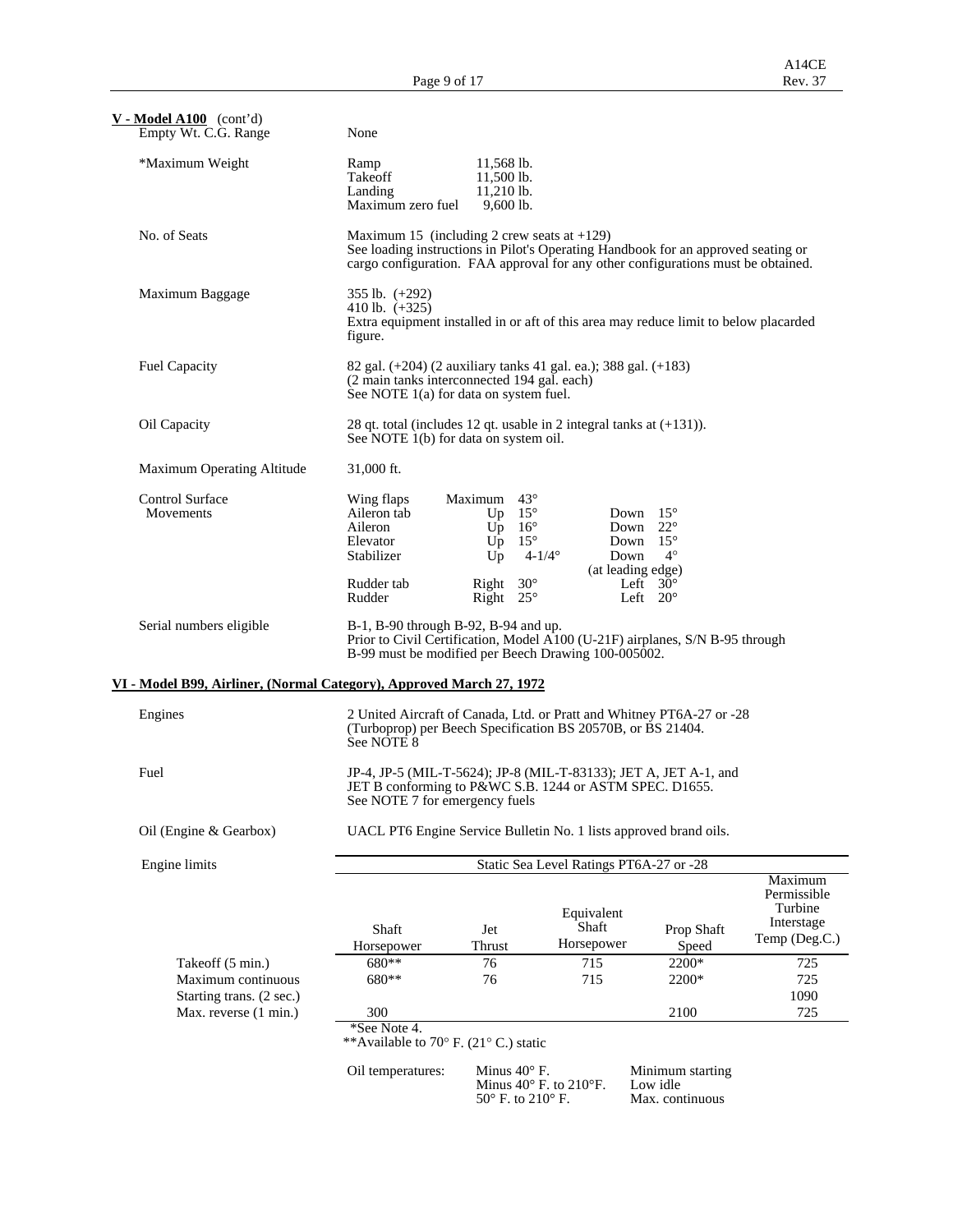| $VI$ - Model B99 (cont'd)                |                                                                                                                                                                                                                                                                                                                                                                                                                                                                                                        |  |  |  |  |  |  |
|------------------------------------------|--------------------------------------------------------------------------------------------------------------------------------------------------------------------------------------------------------------------------------------------------------------------------------------------------------------------------------------------------------------------------------------------------------------------------------------------------------------------------------------------------------|--|--|--|--|--|--|
| Propeller and<br><b>Propeller Limits</b> | 2 Hartzell HC-B3TN-3 or HC-B3TN-3B hubs with Hartzell T10173E-8 blades.<br>93-3/8 in. (normal); minimum allowable for repair 90-3/8 in.<br>Diameter:<br>No further reduction permitted<br>Pitch settings at 30 in. sta.:<br>Reversing propeller:<br>Flight idle stop<br>- See NOTE 5<br>Secondary flight idle stop - See NOTE 5<br>Reverse - $11^\circ$<br>Feather - $87^\circ$                                                                                                                        |  |  |  |  |  |  |
| Airspeed Limits (CAS)                    | Max. operating speed<br>$-260$ m.p.h. (226 knots) up to 15,500 ft.<br>15,500 ft. to 25,000 ft.<br>Decrease 4 knots per 1,000 ft.<br>Maneuvering speed<br>$-195$ m.p.h. $(169$ knots)<br>Flaps extended speed<br>Full (100 percent)<br>$-161$ mph $(140$ knots)<br>Approach and takeoff<br>(30 percent)<br>$-209$ mph $(182$ knots)<br>$-180$ m.p.h. $(156$ knots)<br>Landing gear extended<br>Landing gear operating<br>- 150 m.p.h. (130 knots) (Retraction)<br>- 180 m.p.h. (156 knots) (Retraction) |  |  |  |  |  |  |
| C.G. Range (Landing<br>Gear Extended)    | $(+179.0)$ to $(+195.0)$ at 10,900 lbs. or less<br>Moment change due to retracting landing gear -4871 in.-lb.                                                                                                                                                                                                                                                                                                                                                                                          |  |  |  |  |  |  |
| Empty Wt. C.G. Range                     | None                                                                                                                                                                                                                                                                                                                                                                                                                                                                                                   |  |  |  |  |  |  |
| *Maximum Weight                          | $10,955$ lb.<br>Ramp<br>Takeoff<br>10,900 lb.<br>Landing<br>$10,900$ lb.                                                                                                                                                                                                                                                                                                                                                                                                                               |  |  |  |  |  |  |
| No. of Seats                             | Maximum 17 (including 2 crew seats at $+126$<br>See loading instructions in Pilot's Operating Handbook for an approved seating or<br>cargo configuration. FAA approval for any other configurations must be obtained.                                                                                                                                                                                                                                                                                  |  |  |  |  |  |  |
| Maximum Baggage                          | 600 lb. $(+ 52)$<br>100 lb. $(+378)$<br>800 lb. $(+187)$ in baggage pod when installed.                                                                                                                                                                                                                                                                                                                                                                                                                |  |  |  |  |  |  |
| <b>Fuel Capacity</b>                     | 115 gal. $(+160)$ (Total usable in 2 nacelle tanks, 56 gal. each)<br>258 gal. (+196) (Total usable in 2 wing tanks 128 gal. each)<br>See NOTE 1(a) for data on system fuel                                                                                                                                                                                                                                                                                                                             |  |  |  |  |  |  |
| Oil Capacity                             | 28 qt. total (includes 12 qt. usable in 2 integral tanks at (+131)).<br>See NOTE 1(b) for data on system oil                                                                                                                                                                                                                                                                                                                                                                                           |  |  |  |  |  |  |
| Maximum Operating Altitude               | 25,000 ft.<br>For FAR 91 operations: without oxygen<br>12,500 ft.<br>with crew oxygen only<br>15,000 ft.<br>For FAR 135 operations: As limited by FAR 135.83                                                                                                                                                                                                                                                                                                                                           |  |  |  |  |  |  |
| <b>Control Surface</b><br>Movements      | $43^\circ$<br>Maximum<br>Wing flaps<br>$15^{\circ}$<br>$15^{\circ}$<br>Aileron tab<br>Down<br>Up<br>Aileron<br>$18^\circ$<br>$20^{\circ}$<br>Down<br>Up<br>$12^{\circ}$<br>$15^{\circ}$<br>Elevator<br>Down<br>Up<br>Horizontal Stabilizer<br>Up<br>$4 - 1/4^{\circ}$<br>Down<br>$3 - 1/2^{\circ}$<br>$30^\circ$<br>$30^\circ$<br>Rudder tab<br>Right<br>Left<br>$26^{\circ}$<br>$20^{\circ}$<br>Rudder<br>Right<br>Left                                                                               |  |  |  |  |  |  |
| Serial numbers eligible                  | U-146, U-148 through U-164                                                                                                                                                                                                                                                                                                                                                                                                                                                                             |  |  |  |  |  |  |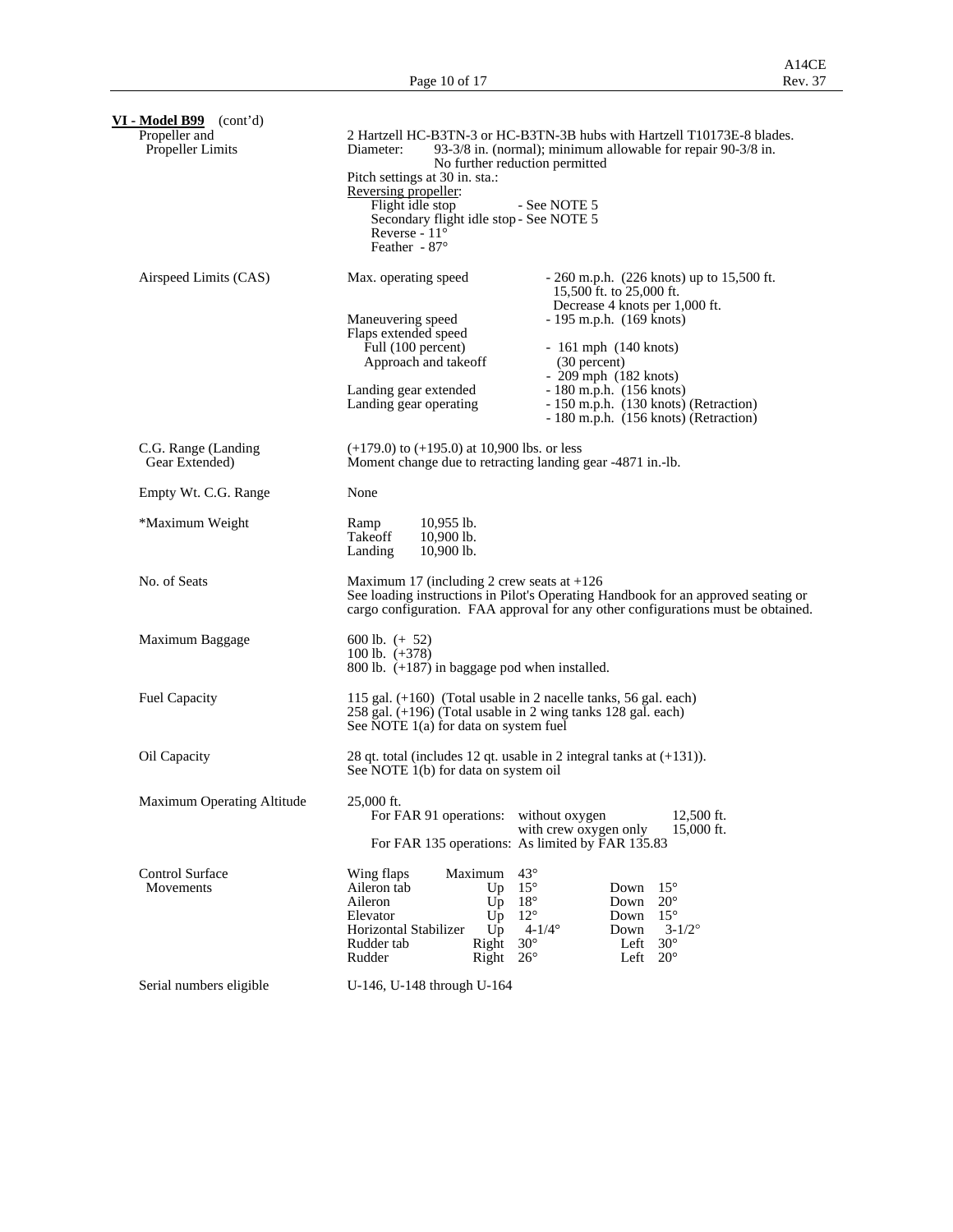Page 11 of 17

# **VII - Model A100A, King Air, (Normal Category), Approved November 1, 1972**

| Engines                                                            | 2 United Aircraft of Canada, Ltd. PT6A-28A (Turboprop)<br>per Beech Specification BS 21404                                                                                                                                                                                                                                                                                                                                                        |                                                         |                                                                                                                                                                                                                                                               |                                                 |                                                                                        |  |  |  |  |
|--------------------------------------------------------------------|---------------------------------------------------------------------------------------------------------------------------------------------------------------------------------------------------------------------------------------------------------------------------------------------------------------------------------------------------------------------------------------------------------------------------------------------------|---------------------------------------------------------|---------------------------------------------------------------------------------------------------------------------------------------------------------------------------------------------------------------------------------------------------------------|-------------------------------------------------|----------------------------------------------------------------------------------------|--|--|--|--|
| Fuel                                                               | JP-4, JP-5 (MIL-T-5624); JP-8 (MIL-T-83133); JET A, JET A-1, and<br>JET B conforming to P&WC S.B. 1244 or ASTM SPEC. D1655.<br>See NOTE 7 for emergency fuels                                                                                                                                                                                                                                                                                     |                                                         |                                                                                                                                                                                                                                                               |                                                 |                                                                                        |  |  |  |  |
| Oil (Engine & Gearbox)                                             | UACL PT6 Service Bulletin No. 1 lists approved brand oils.                                                                                                                                                                                                                                                                                                                                                                                        |                                                         |                                                                                                                                                                                                                                                               |                                                 |                                                                                        |  |  |  |  |
| Engine limits                                                      | <b>Static Sea Level Ratings</b>                                                                                                                                                                                                                                                                                                                                                                                                                   |                                                         |                                                                                                                                                                                                                                                               |                                                 |                                                                                        |  |  |  |  |
| Takeoff (5 min.)<br>Maximum continuous<br>Starting trans. (2 sec.) | Shaft<br>Horsepower<br>$700**$<br>$700**$                                                                                                                                                                                                                                                                                                                                                                                                         | Jet<br>Thrust<br>90<br>90                               | Equivalent<br>Shaft<br>Horsepower<br>736<br>736                                                                                                                                                                                                               | Prop Shaft<br>Speed<br>2200*<br>2200*           | Maximum<br>Permissible<br>Turbine<br>Interstage<br>Temp (Deg.C.)<br>750<br>750<br>1090 |  |  |  |  |
| Max. reverse (1 min.)                                              | 300<br>*See Note 4.                                                                                                                                                                                                                                                                                                                                                                                                                               |                                                         |                                                                                                                                                                                                                                                               | 2100                                            | 750                                                                                    |  |  |  |  |
|                                                                    | **Available to 70° F. (21° C.) static<br>At low altitude and low ambient temperature the engines may produce more power at<br>takeoff than that for which the airplane has been certificated. Under those conditions<br>the placarded torquemeter limitations shall not be exceeded.<br>Oil temperatures:<br>Minus $40^\circ$ F.<br>Minimum starting<br>Minus $40^\circ$ F. to $210^\circ$ F.<br>Low idle<br>50° F. to 210° F.<br>Max. continuous |                                                         |                                                                                                                                                                                                                                                               |                                                 |                                                                                        |  |  |  |  |
| Propeller and<br><b>Propeller Limits</b>                           | 2 Hartzell HC-B4TN-3 hubs with Hartzell T10173FB-12 1/2 blades<br>Diameter:<br>No further reduction permitted<br>Pitch settings at 30 in. sta.:<br>Flight idle stop<br>Secondary flight idle stop - See NOTE 5<br>Reverse - 11°<br>Feather - $86.5^\circ$                                                                                                                                                                                         | 90 in. (normal)                                         | - See NOTE 5                                                                                                                                                                                                                                                  |                                                 |                                                                                        |  |  |  |  |
| Airspeed Limits (CAS)                                              | Max. operating speed<br>Maneuvering speed<br>Max. flaps extension speed<br>Approach position $13^{\circ}$<br>Full down position $43^\circ$<br>Landing gear extended<br>Landing gear operating                                                                                                                                                                                                                                                     |                                                         | $-260$ m.p.h. (226 knots) up to 15,500 ft.<br>$-195$ m.p.h. $(169$ knots)<br>$-210$ m.p.h. $(182$ knots)<br>$-161$ m.p.h. $(140$ knots)<br>$-180$ m.p.h. $(156$ knots)<br>$-180$ m.p.h. $(156$ knots) (Extension)<br>$-168$ m.p.h. $(146$ knots) (Retraction) | Decrease 4 knots per 1,000 ft. above 15,500 ft. |                                                                                        |  |  |  |  |
| C.G. Range (Landing<br>Gear Extended)                              | $(+185.7)$ to $(+191.0)$ at 11,800 lb. or less<br>$(+177.0)$ to $(+191.0)$ at 9,580 lb. or less<br>Straight line variation between points given<br>Moment change due to retracting landing gear -4845 in.-lb.                                                                                                                                                                                                                                     |                                                         |                                                                                                                                                                                                                                                               |                                                 |                                                                                        |  |  |  |  |
| Empty Wt. C.G. Range                                               | None                                                                                                                                                                                                                                                                                                                                                                                                                                              |                                                         |                                                                                                                                                                                                                                                               |                                                 |                                                                                        |  |  |  |  |
| Maximum Weight                                                     | Ramp<br>Takeoff<br>Landing<br>Maximum zero fuel                                                                                                                                                                                                                                                                                                                                                                                                   | 11,868 lb.<br>11,800 lb.<br>$11,210$ lb.<br>$9,600$ lb. |                                                                                                                                                                                                                                                               |                                                 |                                                                                        |  |  |  |  |
| No. of Seats                                                       | Maximum 15 (including 2 crew seats at $+129$ )<br>See loading instructions in Pilot's Operating Handbook for an approved seating or                                                                                                                                                                                                                                                                                                               |                                                         |                                                                                                                                                                                                                                                               |                                                 |                                                                                        |  |  |  |  |

cargo configuration. FAA approval for any other configurations must be obtained.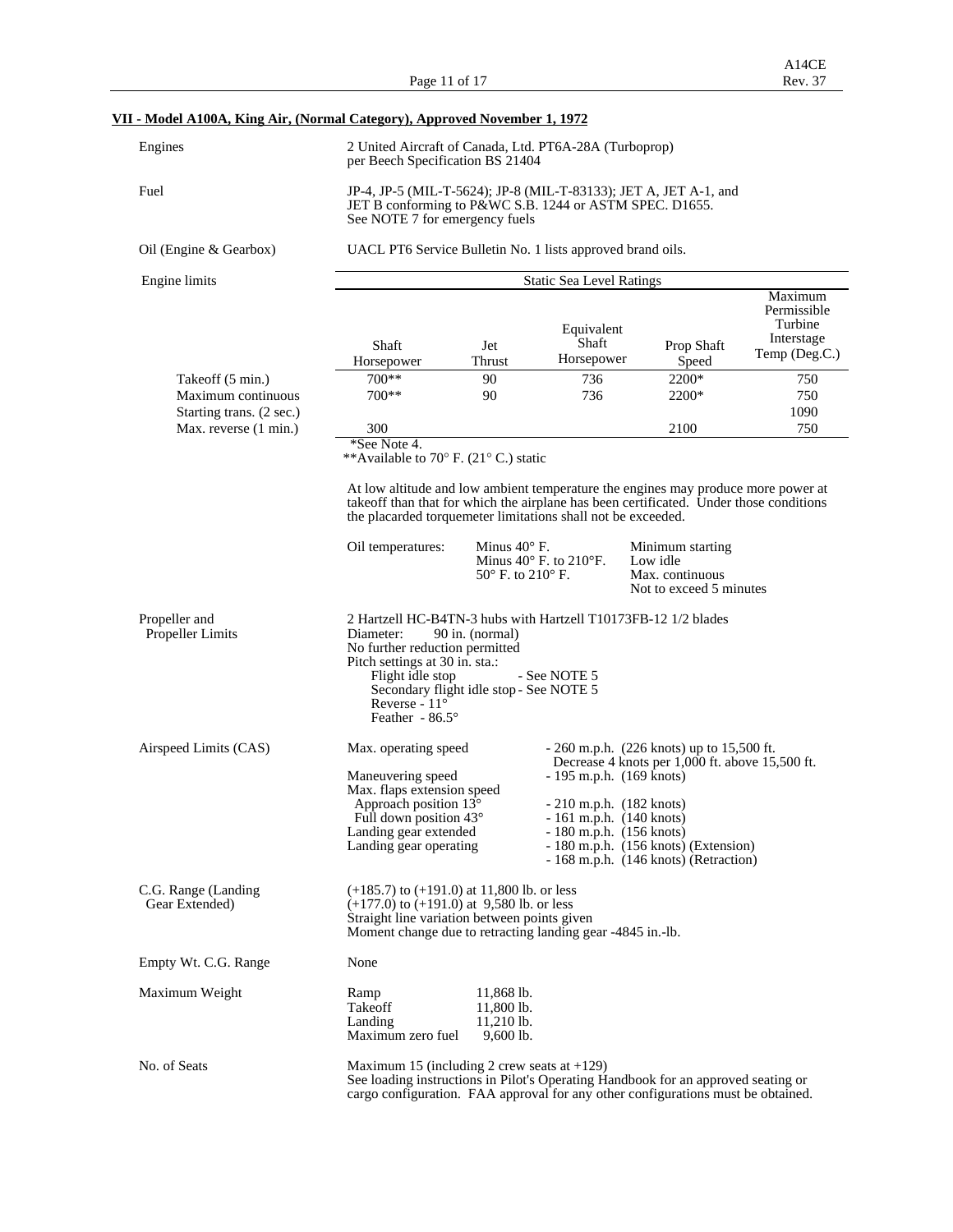| VII - Model A100A<br>(cont'd) |                                                                                                                                                              |  |  |  |  |  |  |
|-------------------------------|--------------------------------------------------------------------------------------------------------------------------------------------------------------|--|--|--|--|--|--|
| Maximum Baggage               | $355$ lb. $(+292)$<br>410 lb. $(+325)$<br>Extra equipment installed in or aft of this area may reduce limit to below placarded<br>figure.                    |  |  |  |  |  |  |
|                               |                                                                                                                                                              |  |  |  |  |  |  |
| <b>Fuel Capacity</b>          | $82$ gal. $(+204)$ (2 auxiliary tanks 41 gal. each)<br>388 gal. (+183) (2 main tanks interconnected 194 gal. each)<br>See NOTE 1(a) for data on system fuel. |  |  |  |  |  |  |
| Oil Capacity                  | 28 qt. total (includes 12 qt. usable in 2 integral tanks at $(+131)$ ).<br>See NOTE 1(b) for data on system oil                                              |  |  |  |  |  |  |
| Maximum Operating Altitude    | 31,000 ft.                                                                                                                                                   |  |  |  |  |  |  |
| Control Surface               | $43^\circ$<br>Wing flaps<br>Maximum                                                                                                                          |  |  |  |  |  |  |
| Movements                     | $15^{\circ}$<br>Aileron tab<br>$15^{\circ}$<br>Up<br>Down                                                                                                    |  |  |  |  |  |  |
|                               | $16^{\circ}$<br>$22^{\circ}$<br>Aileron<br>Up<br>Down                                                                                                        |  |  |  |  |  |  |
|                               | $15^{\circ}$<br>Up<br>$15^{\circ}$<br>Elevator<br>Down                                                                                                       |  |  |  |  |  |  |
|                               | $4 - 1/4^{\circ}$<br>Horizontal stabilizer<br>Up<br>$4^\circ$<br>Down                                                                                        |  |  |  |  |  |  |
|                               | (at leading edge)                                                                                                                                            |  |  |  |  |  |  |
|                               | $30^\circ$<br>Rudder tab<br>$30^\circ$<br>Right<br>Left                                                                                                      |  |  |  |  |  |  |
|                               | Rudder<br>Right<br>$25^{\circ}$<br>Left<br>$20^{\circ}$                                                                                                      |  |  |  |  |  |  |
| Serial Nos. Eligible          | BC-1 and after                                                                                                                                               |  |  |  |  |  |  |

### **VIII - Model A100C, King Air, (Normal Category), Approved December 14, 1973**

 (This section was removed from the TCDS at Revision 27 since no airplanes have been built, nor are any planned to be made.)

| IX - Model B100, King Air, (Normal Category), Approved December 1, 1975 |                                                                                                                            |                                                                                                                                                                                                                                                                                                                                      |                                   |                     |                                                                  |  |  |  |  |
|-------------------------------------------------------------------------|----------------------------------------------------------------------------------------------------------------------------|--------------------------------------------------------------------------------------------------------------------------------------------------------------------------------------------------------------------------------------------------------------------------------------------------------------------------------------|-----------------------------------|---------------------|------------------------------------------------------------------|--|--|--|--|
| Engines                                                                 |                                                                                                                            | 2 AiResearch TPE 331-6-252B (Turboprop) per Beech Specification 22558                                                                                                                                                                                                                                                                |                                   |                     |                                                                  |  |  |  |  |
| Fuel                                                                    |                                                                                                                            | Aviation turbine fuels ASTM Designation D1655-68, Types Jet A, Jet B,<br>& Jet A-1; MIL-F-5616-1, Grade JP-1; and MIL-T-5624G-1, Grades JP-4<br>and JP-5; and MIL-F-46005A(MR)-1, Types I and II. Fuels shall conform<br>to the specifications as listed or to subsequent revisions thereto.<br>See NOTE 7 for use of emergency fuel |                                   |                     |                                                                  |  |  |  |  |
| Oil                                                                     | MIL-23699B and MIL-L-7808G (Oils shall conform to the specifications<br>as listed or to the subsequent revisions thereto.) |                                                                                                                                                                                                                                                                                                                                      |                                   |                     |                                                                  |  |  |  |  |
| Engine limits                                                           |                                                                                                                            |                                                                                                                                                                                                                                                                                                                                      | <b>Static Sea Level Ratings</b>   |                     |                                                                  |  |  |  |  |
|                                                                         | Shaft<br>Horsepower                                                                                                        | Jet<br>Thrust                                                                                                                                                                                                                                                                                                                        | Equivalent<br>Shaft<br>Horsepower | Prop Shaft<br>Speed | Maximum<br>Permissible<br>Turbine<br>Interstage<br>Temp (Deg.C.) |  |  |  |  |
| Takeoff (5 min.)                                                        | 715                                                                                                                        | 153                                                                                                                                                                                                                                                                                                                                  | 776                               | 2000                | 923                                                              |  |  |  |  |
| Maximum continuous                                                      | 715                                                                                                                        | 153                                                                                                                                                                                                                                                                                                                                  | 776                               | 2000                | 923                                                              |  |  |  |  |
| Starting trans. (2 sec.)                                                |                                                                                                                            | 1149                                                                                                                                                                                                                                                                                                                                 |                                   |                     |                                                                  |  |  |  |  |
| Max. reverse (1 min.)                                                   |                                                                                                                            |                                                                                                                                                                                                                                                                                                                                      |                                   | 2000                |                                                                  |  |  |  |  |
|                                                                         |                                                                                                                            |                                                                                                                                                                                                                                                                                                                                      |                                   |                     |                                                                  |  |  |  |  |

 At low altitude and low ambient temperature the engines may produce more power at takeoff than that for which the airplane has been certificated. Under those conditions the placarded torquemeter limitations shall not be exceeded.

| Oil temperatures: | Minus $40^{\circ}$ C, to $110^{\circ}$ C. Normal operations        |                      |
|-------------------|--------------------------------------------------------------------|----------------------|
|                   | Minus $40^{\circ}$ C, to $110^{\circ}$ C. Ground idle              |                      |
|                   | Minus $40^{\circ}$ C, to $110^{\circ}$ C. Take of f or climb power |                      |
|                   |                                                                    | for 5 minute maximum |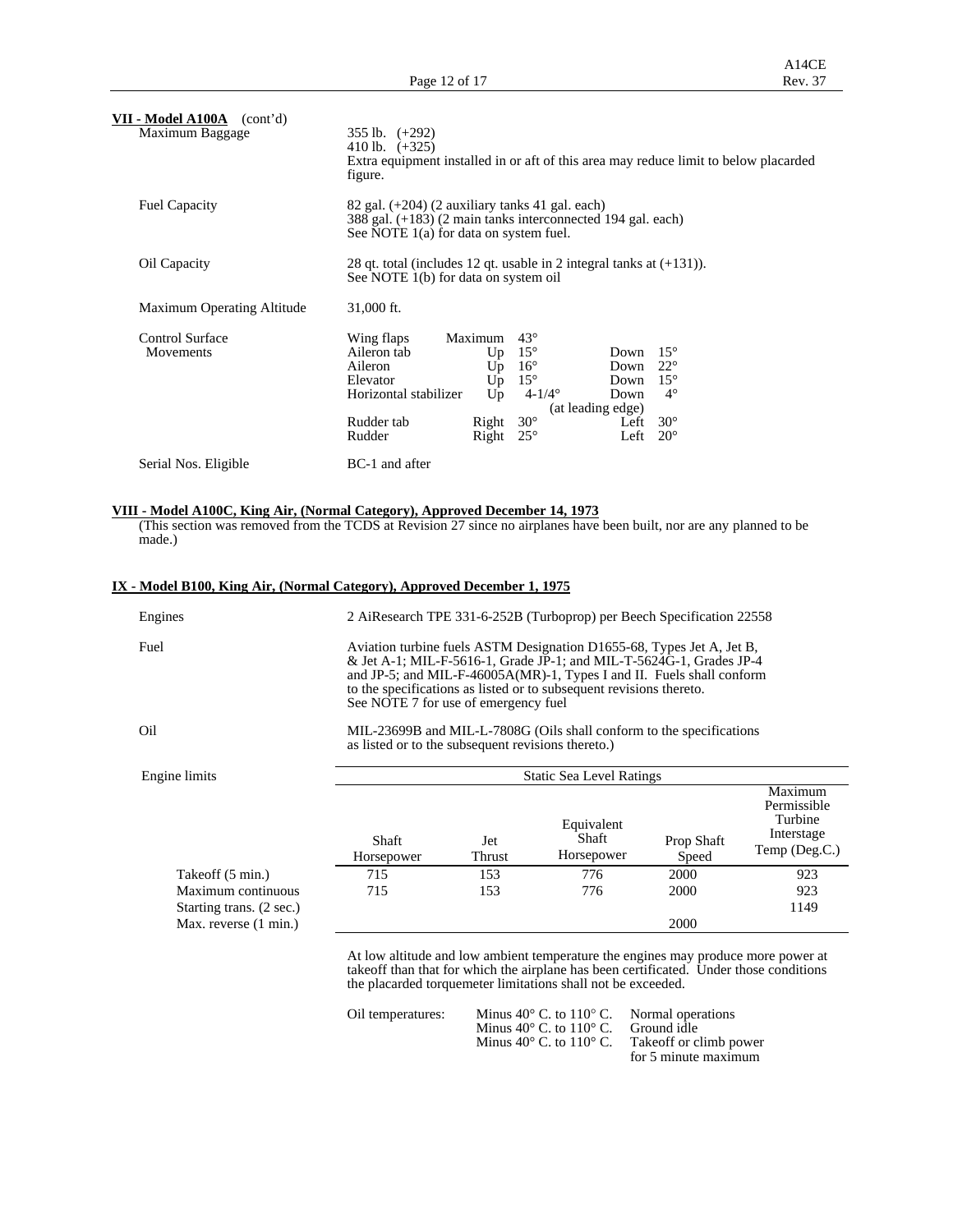| $IX - Model B100$ (cont'd)<br>Propeller and<br><b>Propeller Limits</b> | (For Aircraft S/N BE-1 through BE-113):<br>2 Hartzell HC-B4TN-5C or HC-B4TN-5F hubs with Hartzell T10173FB-12.5<br>or T10173FNB-12.5 aluminum alloy blades and Hartzell D3434-4P or D3434-10P<br>spinner assembly.                                                                                                                                                                                                                                                                  |  |  |  |  |  |  |  |
|------------------------------------------------------------------------|-------------------------------------------------------------------------------------------------------------------------------------------------------------------------------------------------------------------------------------------------------------------------------------------------------------------------------------------------------------------------------------------------------------------------------------------------------------------------------------|--|--|--|--|--|--|--|
|                                                                        | (For Aircraft S/N BE-114 and after):<br>2 Hartzell HC-B4TN-5C or HC-B4TN-5F hubs with Hartzell T10173FK-12.5<br>or T10173FNK-12.5 aluminum alloy blades and Hartzell D3434-4P spinner assembly.                                                                                                                                                                                                                                                                                     |  |  |  |  |  |  |  |
|                                                                        | Diameter: 90 in. (normal); no further reduction permitted.<br>Pitch settings at 30 in. sta.:<br>Feathered<br>$- +87^{\circ}$<br>Reverse pitch stop $-10^{\circ}$<br>Start locks<br>$- +2.5^{\circ}$<br>Flight idle<br>$- + 8.5^{\circ}$                                                                                                                                                                                                                                             |  |  |  |  |  |  |  |
| Airspeed Limits (CAS)                                                  | Max. operating speed<br>256 m.p.h. (223 knots)<br>Decrease 4 knots per 1,000 ft. above 15,500 ft.<br>Max. design maneuver<br>192 m.p.h. (167 knots)<br>Max. flaps extended (30 percent approach)<br>206 m.p.h. (179 knots)<br>Max. flap extended (100 percent full down)<br>176 m.p.h.) (153 knots)<br>Landing gear extended<br>176 m.p.h. (153 knots)<br>Landing gear operating<br>176 m.p.h. (153 knots)                                                                          |  |  |  |  |  |  |  |
| C.G. Range (Landing<br>Gear Extended)                                  | $(+181.75)$ to $(+191.0)$ at 11,800 lb.<br>$(+175.0)$ to $(+191.0)$ at 9,100 lb. or less<br>Straight line variation between points given<br>Moment change due to retracting landing gear -4845 in.-lb.                                                                                                                                                                                                                                                                              |  |  |  |  |  |  |  |
| Empty Wt. C.G. Range                                                   | None                                                                                                                                                                                                                                                                                                                                                                                                                                                                                |  |  |  |  |  |  |  |
| Maximum Weight                                                         | 11,875 lb.<br>Ramp<br>Takeoff<br>11,800 lb.<br>Landing<br>$11,210$ lb.<br>Maximum zero fuel<br>$9,600$ lb.                                                                                                                                                                                                                                                                                                                                                                          |  |  |  |  |  |  |  |
| No. of Seats                                                           | Maximum 15 (including 2 crew seats at $+129$ )<br>See loading instructions in Pilot's Operating Handbook for an approved seating or<br>cargo configuration. FAA approval for any other configurations must be obtained.                                                                                                                                                                                                                                                             |  |  |  |  |  |  |  |
| Maximum Baggage                                                        | 150 lb. $(+292)$<br>410 lb. $(+325)$                                                                                                                                                                                                                                                                                                                                                                                                                                                |  |  |  |  |  |  |  |
| <b>Fuel Capacity</b>                                                   | Cap. (Gal.)<br>Usable $(Gal.)$<br>Tank<br>Arm<br>L & R Main<br>$194+$<br>194 each<br>$(+183.0)$<br>L & R Aux.<br>41+<br>41 each<br>$(+204.0)$                                                                                                                                                                                                                                                                                                                                       |  |  |  |  |  |  |  |
|                                                                        | See Note 1(d) on System Fuel.                                                                                                                                                                                                                                                                                                                                                                                                                                                       |  |  |  |  |  |  |  |
| Oil Capacity                                                           | 21 qt. total (includes 8 qt. usable in 2 integral tanks at $(+207)$ ).<br>See NOTE 1(c) for data on system oil.                                                                                                                                                                                                                                                                                                                                                                     |  |  |  |  |  |  |  |
| Maximum Operating Altitude                                             | 31,000 ft.                                                                                                                                                                                                                                                                                                                                                                                                                                                                          |  |  |  |  |  |  |  |
| Control Surface<br>Movements                                           | $43^{\circ}$<br>Wing flaps<br>Maximum<br>$15^{\circ}$<br>Aileron tab<br>$15^{\circ}$<br>Down<br>Up<br>$22^{\circ}$<br>Aileron<br>$U_{\mathcal{D}}$<br>$16^{\circ}$<br>Down<br>$15^{\circ}$<br>Elevator<br>$U_{\mathcal{D}}$<br>Down<br>$15^{\circ}$ (at leading edge)<br>Horizontal stabilizer<br>$U_{\mathcal{D}}$<br>$4 - 1/4^{\circ}$<br>$4^\circ$<br>Down<br>Rudder tab<br>$30^\circ$<br>$30^\circ$<br>Right<br>Left<br>Rudder<br>$20^{\circ}$<br>Right<br>$25^{\circ}$<br>Left |  |  |  |  |  |  |  |

Serial Nos. Eligible BE-1 and up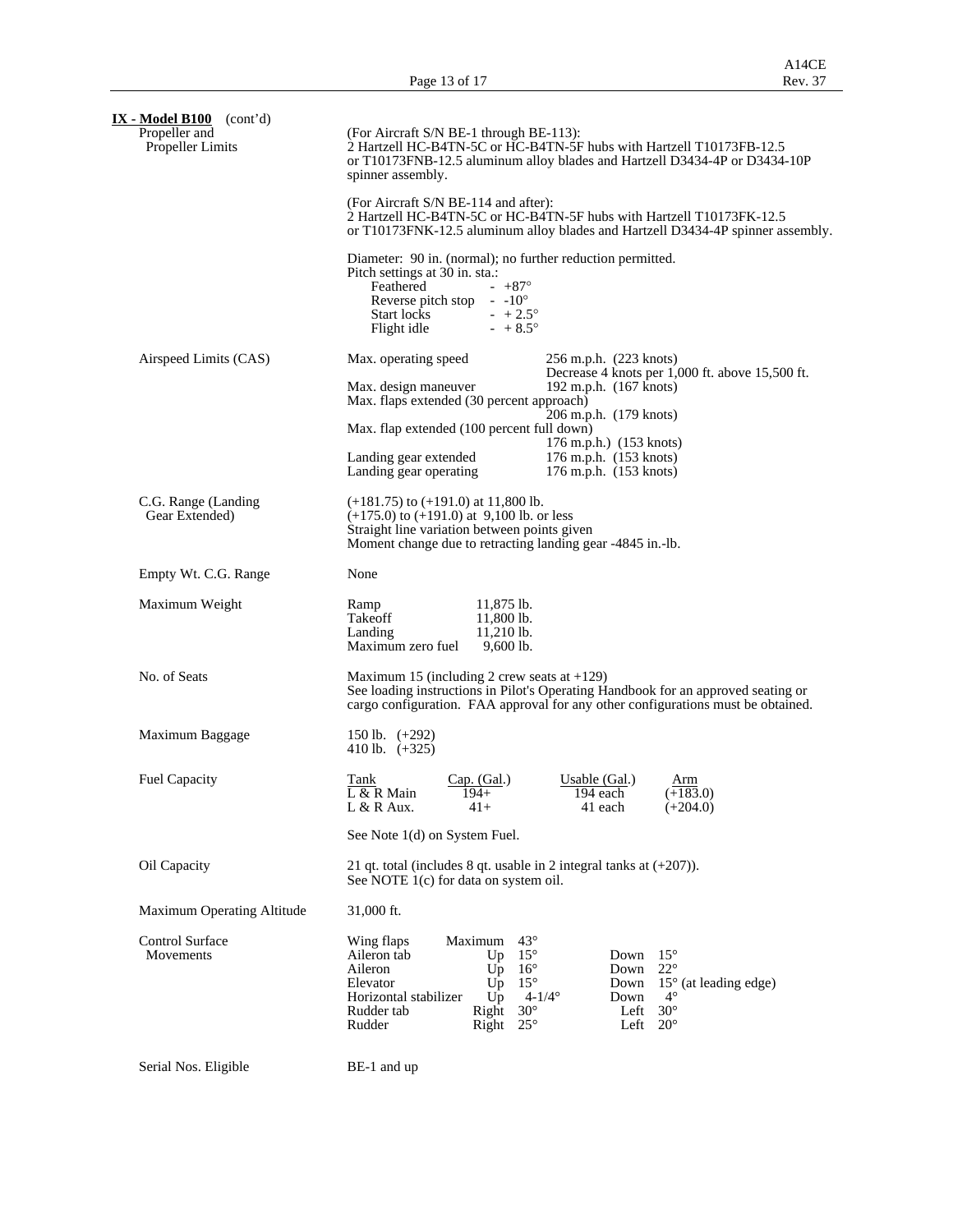Page 14 of 17

### **X - Model C99, Airliner, (Normal Category), Approved July 27, 1981**

| Engines                                        | 2 United Aircraft of Canada, Ltd. or Pratt and Whitney PT6A-36<br>(Turboprop) per Beech Specification 23365                                                                                                                                                                                |                                                                                 |                                                               |                                                                                                                                                                       |                                                                  |  |  |  |  |
|------------------------------------------------|--------------------------------------------------------------------------------------------------------------------------------------------------------------------------------------------------------------------------------------------------------------------------------------------|---------------------------------------------------------------------------------|---------------------------------------------------------------|-----------------------------------------------------------------------------------------------------------------------------------------------------------------------|------------------------------------------------------------------|--|--|--|--|
| Fuel                                           | JP-4, JP-5 (MIL-T-5624); JP-8 (MIL-T-83133); JET A, JET A-1, and<br>JET B conforming to P&WC S.B. 1244 or ASTM SPEC. D1655.<br>See NOTE 7 for emergency fuels                                                                                                                              |                                                                                 |                                                               |                                                                                                                                                                       |                                                                  |  |  |  |  |
| Oil (Engine & Gearbox)                         | UACL PT6 Engine Service Bulletin No. 1 lists approved brand oils                                                                                                                                                                                                                           |                                                                                 |                                                               |                                                                                                                                                                       |                                                                  |  |  |  |  |
| Engine limits***                               | Static Sea Level Ratings PT6A-36                                                                                                                                                                                                                                                           |                                                                                 |                                                               |                                                                                                                                                                       |                                                                  |  |  |  |  |
|                                                | Shaft<br>Horsepower                                                                                                                                                                                                                                                                        | Jet<br>Thrust                                                                   | Equivalent<br>Shaft<br>Horsepower                             | Prop Shaft<br>Speed                                                                                                                                                   | Maximum<br>Permissible<br>Turbine<br>Interstage<br>Temp (Deg.C.) |  |  |  |  |
| Takeoff (5 min.)                               | $715**$                                                                                                                                                                                                                                                                                    | 85                                                                              | 749                                                           | 2200*                                                                                                                                                                 | 805                                                              |  |  |  |  |
| Maximum continuous<br>Starting trans. (2 sec.) | $715**$                                                                                                                                                                                                                                                                                    | 85                                                                              | 749                                                           | 2200*                                                                                                                                                                 | 805<br>1090                                                      |  |  |  |  |
| Max. reverse (1 min.)                          | 300                                                                                                                                                                                                                                                                                        |                                                                                 |                                                               | 2100                                                                                                                                                                  | 805                                                              |  |  |  |  |
|                                                | *See Note 4.<br>**Available to 103° F. (39° C.) static                                                                                                                                                                                                                                     |                                                                                 |                                                               |                                                                                                                                                                       |                                                                  |  |  |  |  |
|                                                | Oil temperatures:                                                                                                                                                                                                                                                                          | Minus $40^\circ$ F.<br>$50^{\circ}$ F. to $210^{\circ}$ F.<br>210° F. to 220°F. | Minimum starting<br>Minus 40° F. to 210°F.<br>Max. continuous |                                                                                                                                                                       |                                                                  |  |  |  |  |
| Propeller and<br>Propeller Limits              | T10173K-8 blades. See NOTE 10.<br>Diameter:<br>No further reduction permitted<br>Pitch settings at 30-n sta.:<br>Reversing propeller:<br>Flight Idle Stop<br>Reverse - $11^{\circ}$<br>Feather - 87°                                                                                       |                                                                                 | - See portion of NOTE 5                                       | 1 or 2 Hartzell HC-B3TN-3B and/or 1 or 2 HC-B3TN-3M hubs with Hartzell<br>93-3/8 in. (normal); minimum allowable for repair 90-3/8 in.                                |                                                                  |  |  |  |  |
| Airspeed Limits (CAS)                          | 258 m.p.h. (224 knots) up to 15,500 ft.<br>Max. operating speed<br>15,500 ft. to 25,000 ft. decrease 4 knots per 1,000 ft.<br>Maneuvering speed<br>190 m.p.h. (166 knots)<br>Flaps extended speeds<br>Full (100 percent0<br>161 m.p.h. (140 knots)<br>Approach and takeoff<br>(30 percent) |                                                                                 |                                                               |                                                                                                                                                                       |                                                                  |  |  |  |  |
|                                                | Landing gear extended<br>Landing gear operating                                                                                                                                                                                                                                            |                                                                                 |                                                               | 205 m.p.h. (178 knots)<br>175 m.p.h. (152 knots)<br>175 m.p.h. (152 knots) (Extension)<br>175 m.p.h. (152 knots) (Retraction)                                         |                                                                  |  |  |  |  |
| C.G. Range (Landing<br>Gear Extended)          | $(+182.5)$ to $(+195.0)$ at 11,300 lbs. or less<br>$(+179.0)$ to $(+195.0)$ at 10,900 lbs. or less<br>Straight line variation between points given<br>Moment change due to retracting landing gear -4871 in.-1b.                                                                           |                                                                                 |                                                               |                                                                                                                                                                       |                                                                  |  |  |  |  |
| Empty Wt. C.G. Range                           | None                                                                                                                                                                                                                                                                                       |                                                                                 |                                                               |                                                                                                                                                                       |                                                                  |  |  |  |  |
| Maximum Weight                                 | Ramp<br>$11,380$ lb.<br>Takeoff<br>11,300 lb.<br>Landing<br>$11,300$ lb.                                                                                                                                                                                                                   |                                                                                 |                                                               |                                                                                                                                                                       |                                                                  |  |  |  |  |
| No. of Seats                                   | Maximum 17 (including 2 crew seats at $+129$ )                                                                                                                                                                                                                                             |                                                                                 |                                                               | See loading instructions in Pilot's Operating Handbook for an approved seating or<br>cargo configuration. FAA approval for any other configurations must be obtained. |                                                                  |  |  |  |  |

 $100 \text{ lb. } (+378)$ 

Maximum Baggage

800 lb. (+187) in baggage pod when installed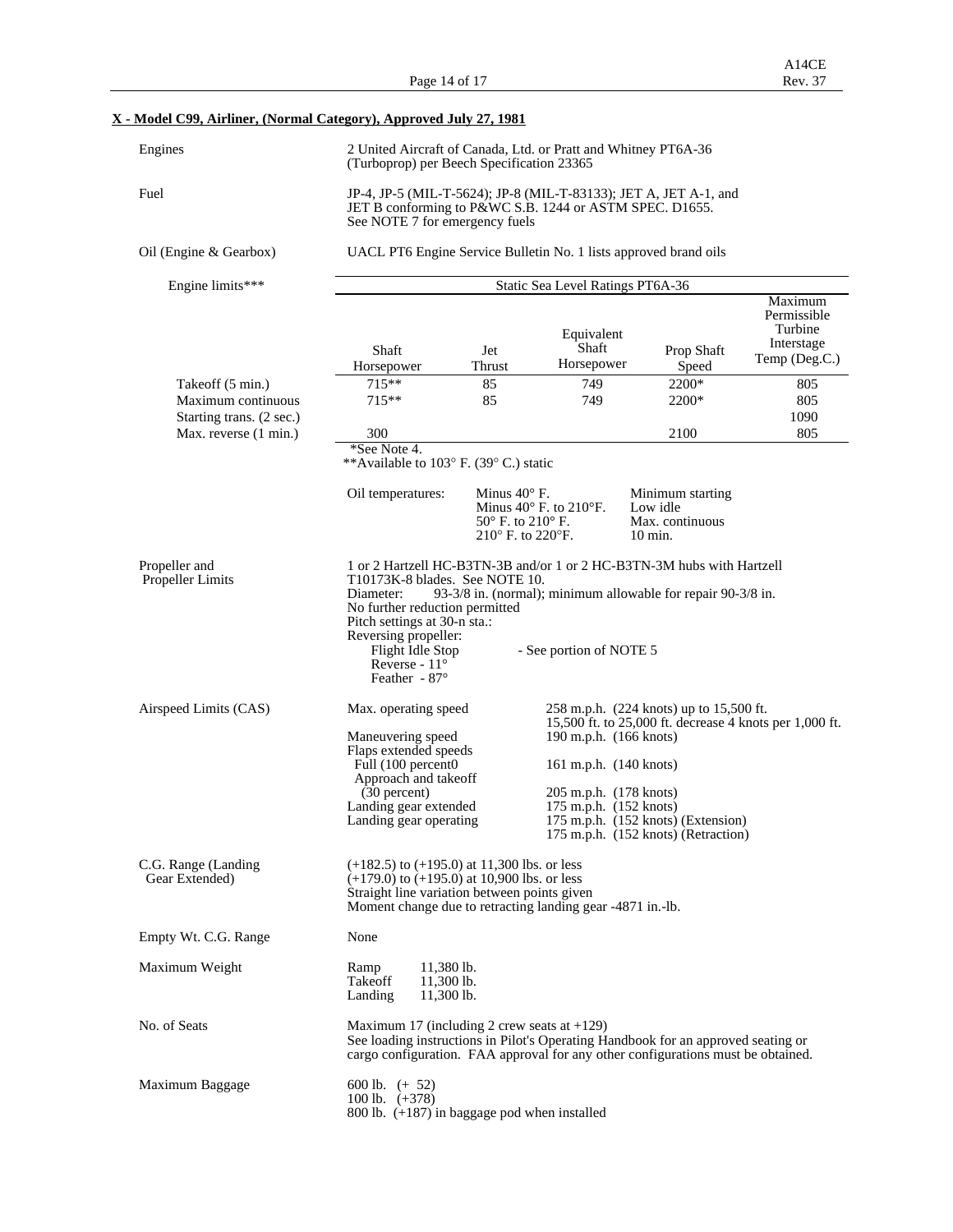A14CE<br>Rev. 37

| $X - Model C99$ (cont'd)<br><b>Fuel Capacity</b>                                                               | 115 gal. $(+160)$ (Total usable in 2 nacelle tanks, 56 gal. each)<br>258 gal. (+196) (Total usable in 2 wing tanks, 128 gal. each)<br>See NOTE 1(a) for data on system fuel                                                                                                                                                                                                                                             |                                                                        |                       |                                   |     |                              |                                           |                                                  |
|----------------------------------------------------------------------------------------------------------------|-------------------------------------------------------------------------------------------------------------------------------------------------------------------------------------------------------------------------------------------------------------------------------------------------------------------------------------------------------------------------------------------------------------------------|------------------------------------------------------------------------|-----------------------|-----------------------------------|-----|------------------------------|-------------------------------------------|--------------------------------------------------|
| Oil Capacity                                                                                                   | 28 qt. (total oil capacity) (includes 12 qt. usable in 2 integral tanks at $(+131)$ ).<br>See NOTE 1(b) for data on system oil.                                                                                                                                                                                                                                                                                         |                                                                        |                       |                                   |     |                              |                                           |                                                  |
| Maximum Operating Altitude                                                                                     | 25,000 ft.                                                                                                                                                                                                                                                                                                                                                                                                              |                                                                        |                       |                                   |     |                              |                                           |                                                  |
| Control Surface<br>Movements                                                                                   | $43^\circ$<br>Wing flaps<br>Maximum<br>$15^{\circ}$<br>$15^{\circ}$<br>Aileron tab<br>Up<br>Down<br>Aileron<br>$18^{\circ}$<br>$20^{\circ}$<br>$U_{p}$<br>Down<br>$12^{\circ}$<br>Elevator<br>$15^{\circ}$<br>Up<br>Down<br>$4 - 1/4^{\circ}$<br>Horizontal stabilizer<br>Up<br>Down<br>$3 - 1/2^{\circ}$<br>Rudder tab<br>$30^\circ$<br>Left<br>$30^{\circ}$<br>Right<br>Left $20^\circ$<br>Rudder<br>Right $26^\circ$ |                                                                        |                       |                                   |     |                              |                                           |                                                  |
| Serial Nos. Eligible                                                                                           |                                                                                                                                                                                                                                                                                                                                                                                                                         | U-50, U-165 and up                                                     |                       |                                   |     |                              |                                           |                                                  |
| <b>Data Pertinent to All Models</b>                                                                            |                                                                                                                                                                                                                                                                                                                                                                                                                         |                                                                        |                       |                                   |     |                              |                                           |                                                  |
| Datum                                                                                                          |                                                                                                                                                                                                                                                                                                                                                                                                                         | Located $+190$ in. forward of wing main (forward spar centerline).     |                       |                                   |     |                              |                                           |                                                  |
| <b>Leveling Means</b>                                                                                          |                                                                                                                                                                                                                                                                                                                                                                                                                         | Two external screws on left side of fuselage forward of entrance door. |                       |                                   |     |                              |                                           |                                                  |
| Certification basis                                                                                            |                                                                                                                                                                                                                                                                                                                                                                                                                         |                                                                        |                       |                                   |     |                              |                                           |                                                  |
|                                                                                                                |                                                                                                                                                                                                                                                                                                                                                                                                                         | 99, 99A.<br>A99, A99A                                                  | <b>B99</b>            | C99                               | 100 | A100                         | A100A                                     | <b>B100</b>                                      |
| Part 23 of the Federal Aviation                                                                                |                                                                                                                                                                                                                                                                                                                                                                                                                         |                                                                        |                       |                                   |     |                              |                                           |                                                  |
| Regulations dated Feb 1, 1965, as                                                                              |                                                                                                                                                                                                                                                                                                                                                                                                                         |                                                                        |                       |                                   |     |                              |                                           |                                                  |
| amended by 23-1, 23-2, and 23-3                                                                                |                                                                                                                                                                                                                                                                                                                                                                                                                         | Χ                                                                      | Χ                     | X                                 | X   | X<br>$\overline{\mathbf{x}}$ | X                                         | X                                                |
| and Par. 23.954 or Am. 23-7<br>and Par. 23.959 of Am. 23-7                                                     |                                                                                                                                                                                                                                                                                                                                                                                                                         |                                                                        | $\overline{\text{X}}$ | $\overline{\text{X}}$             |     |                              | $\overline{\mathrm{X}}$<br>$\overline{X}$ | $\overline{\mathrm{X}}$<br>$\overline{\text{X}}$ |
| and Par. 23.1385(c), 23.1387(a)                                                                                |                                                                                                                                                                                                                                                                                                                                                                                                                         |                                                                        |                       |                                   |     |                              |                                           |                                                  |
| and 23.1387(e) of Am. 23-12                                                                                    |                                                                                                                                                                                                                                                                                                                                                                                                                         | X                                                                      | X                     | Χ                                 | Χ   | X                            | X                                         | X                                                |
| and Par. 23.729 of Am. 23-21                                                                                   |                                                                                                                                                                                                                                                                                                                                                                                                                         | $\overline{\text{X}}$                                                  | X                     | X                                 |     |                              |                                           |                                                  |
| and Par. 23.967(a)(5) of Am. 23-18                                                                             |                                                                                                                                                                                                                                                                                                                                                                                                                         |                                                                        |                       | $\overline{X}$                    |     |                              |                                           |                                                  |
| and Par. 23.1545(a) of Am. 23-23                                                                               |                                                                                                                                                                                                                                                                                                                                                                                                                         |                                                                        |                       |                                   |     |                              |                                           |                                                  |
| and 23.1583(a) of Am. 23-7                                                                                     |                                                                                                                                                                                                                                                                                                                                                                                                                         |                                                                        |                       | X                                 |     |                              |                                           | X                                                |
| and Par. 23.1419 of Am. 23-14<br>Par. 25.777 of FAR 25 in effect on                                            |                                                                                                                                                                                                                                                                                                                                                                                                                         |                                                                        |                       |                                   |     |                              |                                           |                                                  |
| April 4, 1969                                                                                                  |                                                                                                                                                                                                                                                                                                                                                                                                                         |                                                                        |                       |                                   | X   | X                            | X                                         |                                                  |
| Part 36 of the Federal Aviation                                                                                |                                                                                                                                                                                                                                                                                                                                                                                                                         |                                                                        |                       |                                   |     |                              |                                           |                                                  |
| Regulations dated Dec 1, 1969, as                                                                              |                                                                                                                                                                                                                                                                                                                                                                                                                         |                                                                        |                       |                                   |     |                              |                                           |                                                  |
| amended through 36-10<br>SFAR 27 effective February 1, 1974                                                    |                                                                                                                                                                                                                                                                                                                                                                                                                         |                                                                        |                       | <u>X</u><br>$\overline{\text{X}}$ |     |                              |                                           | <u>X</u><br>$\overline{\text{X}}$                |
| <b>Equivalent Safety findings:</b>                                                                             |                                                                                                                                                                                                                                                                                                                                                                                                                         |                                                                        |                       |                                   |     |                              |                                           |                                                  |
| FAR 23.621                                                                                                     |                                                                                                                                                                                                                                                                                                                                                                                                                         | X                                                                      | X                     | X                                 | X   | X                            | X                                         | X                                                |
| FAR 23.729(e)                                                                                                  |                                                                                                                                                                                                                                                                                                                                                                                                                         |                                                                        |                       |                                   |     |                              |                                           | X                                                |
| FAR 23.967(a)(5)<br>FAR 23.1323, 23.1545, 23.1583(a)                                                           |                                                                                                                                                                                                                                                                                                                                                                                                                         |                                                                        |                       |                                   |     | X                            | X                                         | X<br>$\mathbf X$                                 |
| Approved for flight into known icing                                                                           |                                                                                                                                                                                                                                                                                                                                                                                                                         |                                                                        |                       |                                   |     |                              |                                           |                                                  |
| conditions when equipped per AFM                                                                               |                                                                                                                                                                                                                                                                                                                                                                                                                         | X                                                                      | X                     | X                                 | X   | X                            | X                                         | X                                                |
| Special conditions as outlined in FAA                                                                          |                                                                                                                                                                                                                                                                                                                                                                                                                         |                                                                        |                       |                                   |     |                              |                                           |                                                  |
| letters to Beech dated April 24, 1968<br>(FAR 135) and July 17, 1969 (FAR 91)                                  |                                                                                                                                                                                                                                                                                                                                                                                                                         | X                                                                      | X                     | X                                 |     |                              |                                           |                                                  |
| Special conditions as outlined in FAA                                                                          |                                                                                                                                                                                                                                                                                                                                                                                                                         |                                                                        |                       |                                   |     |                              |                                           |                                                  |
| letter to Beech dated July 19, 1969, and                                                                       |                                                                                                                                                                                                                                                                                                                                                                                                                         |                                                                        |                       |                                   |     |                              |                                           |                                                  |
| November 6, 1969 (FAR 91 operation                                                                             |                                                                                                                                                                                                                                                                                                                                                                                                                         |                                                                        |                       |                                   |     |                              |                                           |                                                  |
| only)<br>Special conditions 23-98-CE-13 issued                                                                 |                                                                                                                                                                                                                                                                                                                                                                                                                         |                                                                        |                       |                                   | X   | X                            | X                                         | X                                                |
| July 24, 1980                                                                                                  |                                                                                                                                                                                                                                                                                                                                                                                                                         | X                                                                      | $\mathbf X$           | X                                 | X   | X                            | X                                         | X                                                |
| Special condition A-11, "De-icers FAR 23.1419" for Models 99, 99A, A99, A99A, 99A (FACH), B99 and C99 is       |                                                                                                                                                                                                                                                                                                                                                                                                                         |                                                                        |                       |                                   |     |                              |                                           |                                                  |
| equivalent to Sec. 34 "Ice Protection" of SFAR 23 dated January 7, 1969, and Para. 23.1419 of Amendment 23-14. |                                                                                                                                                                                                                                                                                                                                                                                                                         |                                                                        |                       |                                   |     |                              |                                           |                                                  |

Application for type certificate dated July 8, 1966

 Type Certificate No. A14CE issued May 2, 1968, obtained by the manufacturer under delegation option procedures.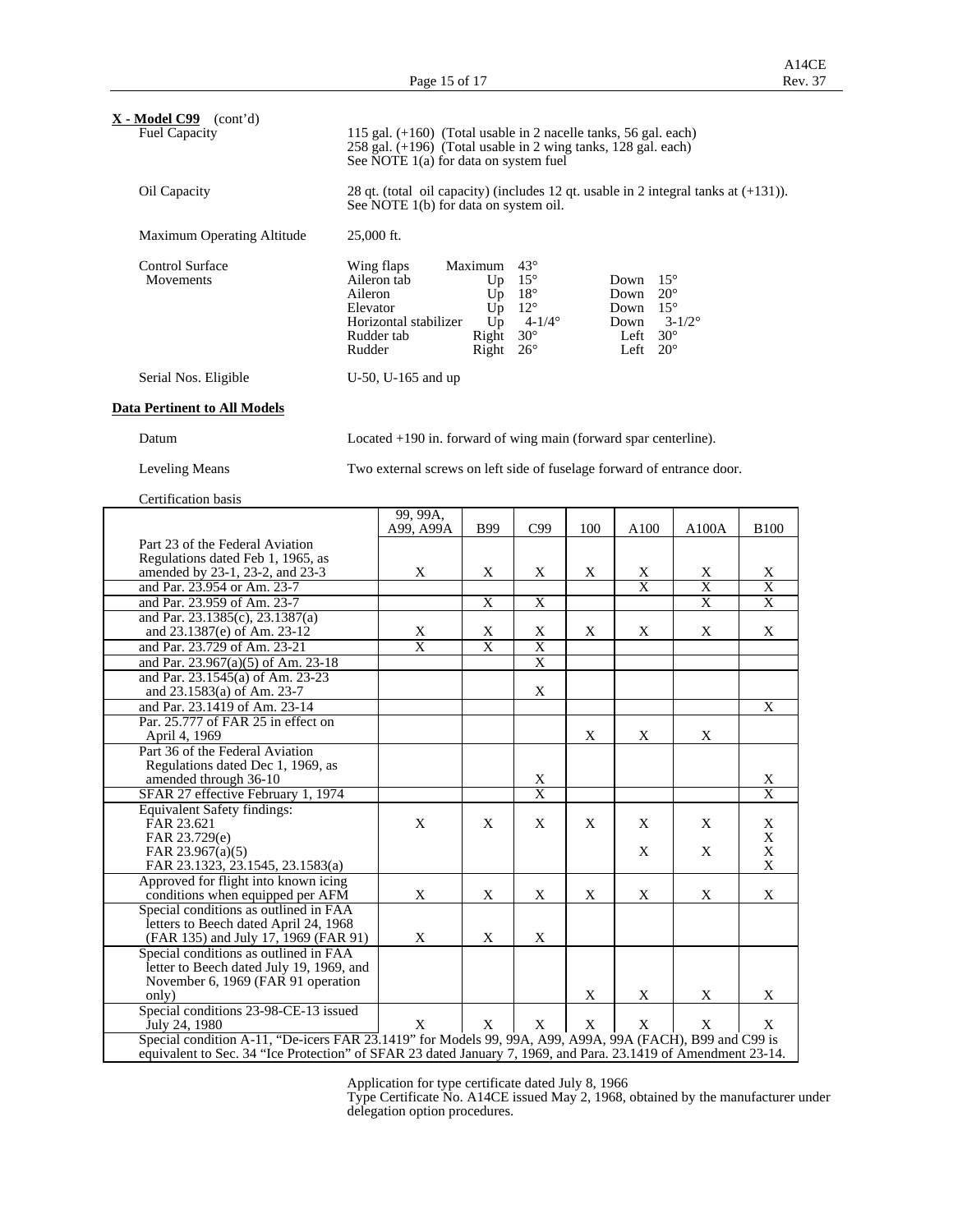|                         |    |                                             |    | Page 16 of 17                                                                                                                                                                                                                                                                                                                                                                                                                                                                                                                                                                                                                                         | A14CE<br>Rev. 37                                                                 |
|-------------------------|----|---------------------------------------------|----|-------------------------------------------------------------------------------------------------------------------------------------------------------------------------------------------------------------------------------------------------------------------------------------------------------------------------------------------------------------------------------------------------------------------------------------------------------------------------------------------------------------------------------------------------------------------------------------------------------------------------------------------------------|----------------------------------------------------------------------------------|
| <b>Production Basis</b> |    |                                             |    | Production Certificate No. 8. Delegation Option Manufacturer No. CE-2 authorized to<br>issue airworthiness certificates under delegation option provisions of Part 21 of the<br>Federal Aviation Regulations.                                                                                                                                                                                                                                                                                                                                                                                                                                         |                                                                                  |
| Equipment               |    |                                             |    | The basic required equipment as prescribed in the applicable airworthiness regulations<br>(see Certification Basis) must be installed in the aircraft for certification.                                                                                                                                                                                                                                                                                                                                                                                                                                                                              |                                                                                  |
|                         |    |                                             | 1. | In addition, the following equipment is required:<br>Pre-stall warning indicator, Safe Flight Instrument Corp.<br>Models 99, 99A, A99, A99A (not equipped for operation in icing conditions)<br>P/N 793-1/795-1/795-6                                                                                                                                                                                                                                                                                                                                                                                                                                 |                                                                                  |
|                         |    |                                             |    | Models 99, 99A, A99, A99A (equipped for operation in icing conditions)<br>P/N 795-1/795-6                                                                                                                                                                                                                                                                                                                                                                                                                                                                                                                                                             |                                                                                  |
|                         |    |                                             |    | Model B99<br>Model 100<br>Models A100 (U-21F) and A100A<br>Model B100<br>Model C99                                                                                                                                                                                                                                                                                                                                                                                                                                                                                                                                                                    | P/N 795-6/795-1<br>P/N 795-1/795-6<br>P/N 796-5/795-9<br>P/N 795-13<br>P/N 795-6 |
|                         |    | 2.                                          |    | Maximum allowable airspeed indicator<br>P/N 100-384043-1 - pilot's side (Model 100)<br>P/N 100-384043-5 - pilot's side (Model A100)<br>P/N 100-384043-13 - pilot's side (Model A100A)<br>P/N 100-384043-15 - pilot's side (Model B100)                                                                                                                                                                                                                                                                                                                                                                                                                |                                                                                  |
| NOTE 1.                 |    |                                             |    | Current weight and balance report including list of equipment included in basic empty weight, and loading<br>instructions when necessary must be provided for each aircraft at the time of original certification.                                                                                                                                                                                                                                                                                                                                                                                                                                    |                                                                                  |
|                         | a. |                                             |    | The basic empty weight and corresponding center of gravity must include unusable fuel of 18 lb. at<br>$(+165)$ for the A99, A99A, 20 lb. at $(+169)$ for the 99, 99A and 100, 28 lb. at $(+173)$ for the A100 and<br>A100A, and 35 lb. at $(+163)$ for the B99 and C99.                                                                                                                                                                                                                                                                                                                                                                               |                                                                                  |
|                         | b. |                                             |    | The basic empty weight and corresponding center of gravity must include oil of 56 lb. at $(+131)$ for the<br>99, 99A, A99, A99A, B99, C99, 100, A100, and A100A.                                                                                                                                                                                                                                                                                                                                                                                                                                                                                      |                                                                                  |
|                         | c. | B100.                                       |    | The basic empty weight and corresponding center of gravity must include oil of 42 lb. at $(+107)$ for the                                                                                                                                                                                                                                                                                                                                                                                                                                                                                                                                             |                                                                                  |
|                         | d. | $(+171)$ for the B100.                      |    | The basic empty weight and corresponding center of gravity must include unusable fuel of 40 lb. at                                                                                                                                                                                                                                                                                                                                                                                                                                                                                                                                                    |                                                                                  |
| NOTE 2.                 |    |                                             |    | All placards required in the approved Airplane Flight Manual must be installed in the appropriate location.                                                                                                                                                                                                                                                                                                                                                                                                                                                                                                                                           |                                                                                  |
| NOTE 3.                 |    |                                             |    | Mandatory retirement time for all fuselage structural components for Models 100, A100 (U-21F), A100A<br>and B100 is 20,000 hours time in service. However, the Fuselage Life may be unlimited if the airplane is<br>maintained and inspected at the required intervals specified in Chapter 5 (or Chapter 4 or Airworthiness<br>Limitations Section, as appropriate) of the Airplane's Maintenance Manual.                                                                                                                                                                                                                                            |                                                                                  |
|                         |    | Engineering approval.                       |    | Mandatory retirement time for Models 99, 99A, A99A and B99 wing center section lower forward spar cap<br>and both right and left outer panel lower forward spar caps including wing attachment fittings is as specified<br>in the applicable Airworthiness Directive, or for airplanes having complied with Beechcraft Service<br>Instruction 0986, the FAA Approved Airplane Flight Manual. Mandatory retirement times for all Model<br>C99 structural components are contained in the Pilot's Operating Handbook and FAA Approved Airplane<br>Flight Manual (P/N 99-590030-3) Limitations Section. These limitations may not be changed without FAA |                                                                                  |
|                         |    | are the same as initial intervals as noted. |    | Mandatory replacement time for the model 100, A100 and B100; serials B-1 after, BE-1 and after for all<br>wing attach bolts and nuts is 15 yrs or 15,000 hours, whichever occurs first; subsequent replacement times                                                                                                                                                                                                                                                                                                                                                                                                                                  |                                                                                  |
| NOTE 4.                 |    |                                             |    | The maximum propeller shaft overspeed limit for Models 99, 99A, 99A(FACH), A99, B99, and C99 is 110<br>percent of all ratings and may be employed for sustained periods in emergencies. 100 percent propeller shaft<br>speed is defined as 2200 r.p.m. and is the normal steady state operating limit. Gas generator speeds up to<br>102.7 percent are permissible for 10 seconds and to 101.6 percent for unlimited periods subject to applicable<br>temperature and other limits. 100 percent gas generator speed is defined as 37,500 r.p.m.                                                                                                       |                                                                                  |
|                         |    |                                             |    | The maximum propeller shaft overspeed limit for Model 100, A100, and A100A is 110 percent of all ratings<br>and may be employed for sustained periods in emergencies. 100 percent propeller shaft speed is defined as                                                                                                                                                                                                                                                                                                                                                                                                                                 |                                                                                  |

2200 r.p.m. and is the normal steady state operating limit. Gas generator speeds up to 102.6 percent are